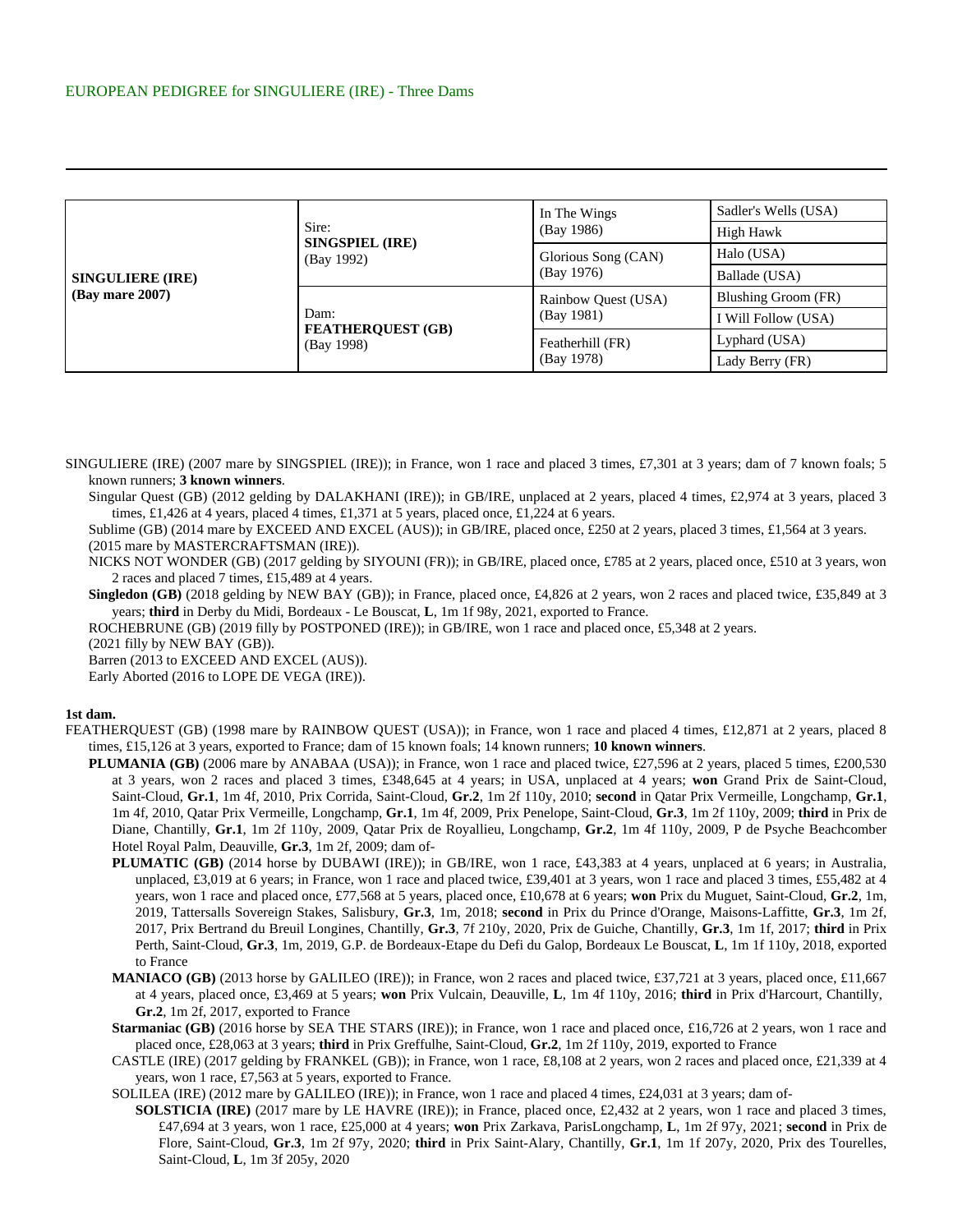SOLANIA (IRE) (2018 mare by ZOFFANY (IRE)); in France, won 1 race, £9,821 at 3 years, exported to France. Vagalame (IRE) (2019 colt by LOPE DE VEGA (IRE)); in France, placed once, £6,027 at 2 years, exported to France. Plumma (FR) (2020 filly by SHAMARDAL (USA)), unraced in GB/IRE.

URBANIA (GB) (2018 mare by SEA THE STARS (IRE)); in France, won 1 race, £17,536 at 3 years, exported to France. Maniac (IRE) (2015 horse by NEW APPROACH (IRE)); in France, unplaced, £383 at 4 years, exported to France. Plumage (FR) (2019 filly by DUBAWI (IRE)), unraced in GB/IRE.

Solite (GB) (2021 filly by DUBAWI (IRE)), exported to France.

**BALLADEUSE (FR)** (2005 mare by SINGSPIEL (IRE)); in France, won 2 races and placed 3 times, £85,919 at 3 years; **won** Qatar Prix de Royallieu, Longchamp, **Gr.2**, 1m 4f 110y, 2008; **third** in Prix de Royaumont, Chantilly, **Gr.3**, 1m 4f, 2008, Prix de Liancourt, Longchamp, **L**, 1m 2f 110y, 2008, exported to France; dam of-

LEFT HAND (GB) (2013 mare by DUBAWI (IRE)); in GB/IRE, unplaced at 4 years; in France, won 1 race and placed once, £22,969 at 2 years, won 2 races and placed twice, £355,047 at 3 years, placed 3 times, £85,949 at 4 years; **won** Qatar Prix Vermeille, Chantilly, **Gr.1**, 1m 4f, 2016, Prix de Psyche Morocco Cup by Sorec, Deauville, **Gr.3**, 1m 2f, 2016; **second** in Prix de Diane Longines, Chantilly, **Gr.1**, 1m 2f 110y, 2016; **third** in Darley Prix Jean Romanet, Deauville, **Gr.1**, 1m 2f, 2017, Qatar Prix Vermeille, Chantilly, **Gr.1**, 1m 4f, 2017, exported to France; dam of-

Gaucher (GB) (2019 colt by FRANKEL (GB)); in France, placed once, £4,821 at 2 years, exported to France.

Left Sea (GB) (2020 filly by FRANKEL (GB)), unraced in GB/IRE, exported to France.

**BILISSIE (GB)** (2012 mare by DANSILI (GB)); in France, placed once, £4,000 at 2 years, won 2 races and placed once, £42,868 at 3 years; **won** Prix Charles Laffitte, Chantilly, **L**, 1m 2f, 2015, exported to France; dam of-

Hecho (IRE) (2017 horse by MANDURO (GER)), unraced in GB/IRE, exported to France.

Arturo (FR) (2019 colt by CAMELOT (GB)), unraced in GB/IRE.

(2020 colt by INTELLO (GER)), exported to France.

(2021 colt by LOPE DE VEGA (IRE)), exported to France.

**Romanciere (IRE)** (2016 mare by DANSILI (GB)); in France, won 1 race, £15,487 at 2 years, placed 4 times, £41,937 at 3 years, placed 5 times, £46,485 at 4 years; **second** in Arqana Prix Chloe, Chantilly, **Gr.3**, 1m 1f, 2019, La Coupe, ParisLongchamp, **Gr.3**, 1m 1f 207y, 2020, Grand Prix de Fontainebleau, Fontainebleau, **L**, 1m 1f 207y, 2020, Prix Zarkava, Longchamp, **L**, 1m 2f 97y, 2020, Prix de la Pepiniere, Chantilly, **L**, 1m 2f 97y, 2020; **third** in Prix Jean Romanet, Deauville, **Gr.1**, 1m 1f 207y, 2020, Prix Penelope, Saint-Cloud, **Gr.3**, 1m 2f 110y, 2019, Prix de Psyche, Deauville, **Gr.3**, 1m 2f, 2019

ACROBATE (GB) (2014 horse by OASIS DREAM (GB)); in France, won 4 races and placed 3 times, £57,308 at 3 years; in Qatar, won 2 races, £19,232 at 4 years, unplaced at 6 years, exported to France.

NOHAND (GB) (2018 mare by DANSILI (GB)); in France, won 1 race, £12,608 at 3 years, exported to France.

Right Hand (GB) (2017 mare by LOPE DE VEGA (IRE)); in France, placed 3 times, £10,589 at 3 years, placed once, £1,741 at 4 years, exported to France.

Central (GB) (2010 horse by PIVOTAL (GB)), unraced in GB/IRE, exported to France.

Barbade (GB) (2011 mare by OASIS DREAM (GB)); in France, unplaced at 3 years, exported to France; dam of-

Bravaya (FR) (2016 mare by MASTERCRAFTSMAN (IRE)), unraced in GB/IRE, exported to France; dam of-

(2020 filly by CHURCHILL (IRE)), exported to France.

(2021 colt by MAKE BELIEVE (GB)).

Promeneur (GB) (2019 colt by DUBAWI (IRE)); in France, unplaced at 2 years, exported to France.

Aventure (IRE) (2021 filly by SEA THE STARS (IRE)), exported to France.

**Dancequest (IRE)** (2011 mare by DANSILI (GB)); in France, won 1 race and placed 3 times, £22,084 at 3 years; **third** in Prix de Liancourt, Longchamp, **L**, 1m 2f 110y, 2014; dam of-

- **FLOP SHOT (IRE)** (2016 gelding by NEW APPROACH (IRE)); in France, placed twice, £8,363 at 2 years, won 2 races and placed twice, £99,685 at 3 years; in USA, unplaced, £4,511 at 4 years, placed twice, £31,095 at 5 years; **won** Prix de Guiche, Chantilly, **Gr.3** , 1m 1f, 2019; **third** in Prix Eugene Adam, Saint-Cloud, **Gr.2**, 1m 2f, 2019, Prix Guillaume d'Ornano-Logis St Germain, Deauville, **Gr.2**, 1m 2f, 2019, exported to France
- **Veritas (IRE)** (2017 horse by CAMELOT (GB)); in France, placed once, £4,189 at 2 years, won 2 races and placed twice, £34,611 at 3 years; in Kingdom of Saudi Arabia, unplaced at 4 years; **third** in Grand Prix de Clairefontaine, Clairefontaine, **L**, 1m 3f 205y, 2020, exported to France.

Wallaroo (IRE) (2018 gelding by AUSTRALIA (GB)); in GB/IRE, unplaced at 3 years.

Double Major (IRE) (2020 colt by DAIWA MAJOR (JPN)), unraced in GB/IRE, exported to France.

Tyra (GB) (2021 filly by LOPE DE VEGA (IRE)), exported to France.

- OMITAS (GB) (2003 gelding by LOMITAS (GB)); in France, placed 5 times, £8,069 at 3 years, won 1 race and placed 5 times, £8,513 at 4 years, won 1 race, £2,427 at 5 years, won 1 race and placed once, £4,224 at 6 years, placed once, £2,478 at 7 years, won 1 race and placed 3 times, £8,190 at 8 years, won 1 race and placed twice, £5,250 at 9 years, placed once, £732 at 10 years, exported to France.
- HANDO (GB) (2004 horse by HERNANDO (FR)); in France, won 2 races and placed 3 times, £29,731 at 3 years, won 1 race and placed once, £6,214 at 4 years, won 1 race and placed 5 times, £12,379 at 5 years, won 3 races and placed once, £20,355 at 6 years, unplaced at 7 years; in Kingdom of Saudi Arabia, unplaced at 6 years; in United Arab Emirates, unplaced at 4 years, exported to United Arab Emirates.
- GALLAPAGOS (GB) (2013 horse by OASIS DREAM (GB)); in France, placed twice, £5,367 at 3 years, won 1 race and placed once, £14,658 at 4 years; in Germany, unplaced at 4 years; in Switzerland, placed twice, £2,738 at 4 years, won 1 race and placed once, £9,176 at 5 years, exported to France.
- FRESCO (IRE) (2014 gelding by OASIS DREAM (GB)); in France, placed twice, £6,282 at 3 years, placed 3 times, £8,486 at 4 years, won 2 races and placed twice, £19,505 at 5 years, unplaced at 6 years, exported to France.

SHADOW (FR) (2018 mare by ANODIN (IRE)); in France, won 1 race, £7,536 at 2 years, won 1 race and placed once, £15,929 at 3 years. SINGULIERE (IRE) (2007 mare by SINGSPIEL (IRE)), see above.

PLUMBA (GB) (2010 mare by ANABAA (USA)); in France, unplaced at 2 years, won 1 race and placed 3 times, £14,716 at 3 years, exported to France; dam of-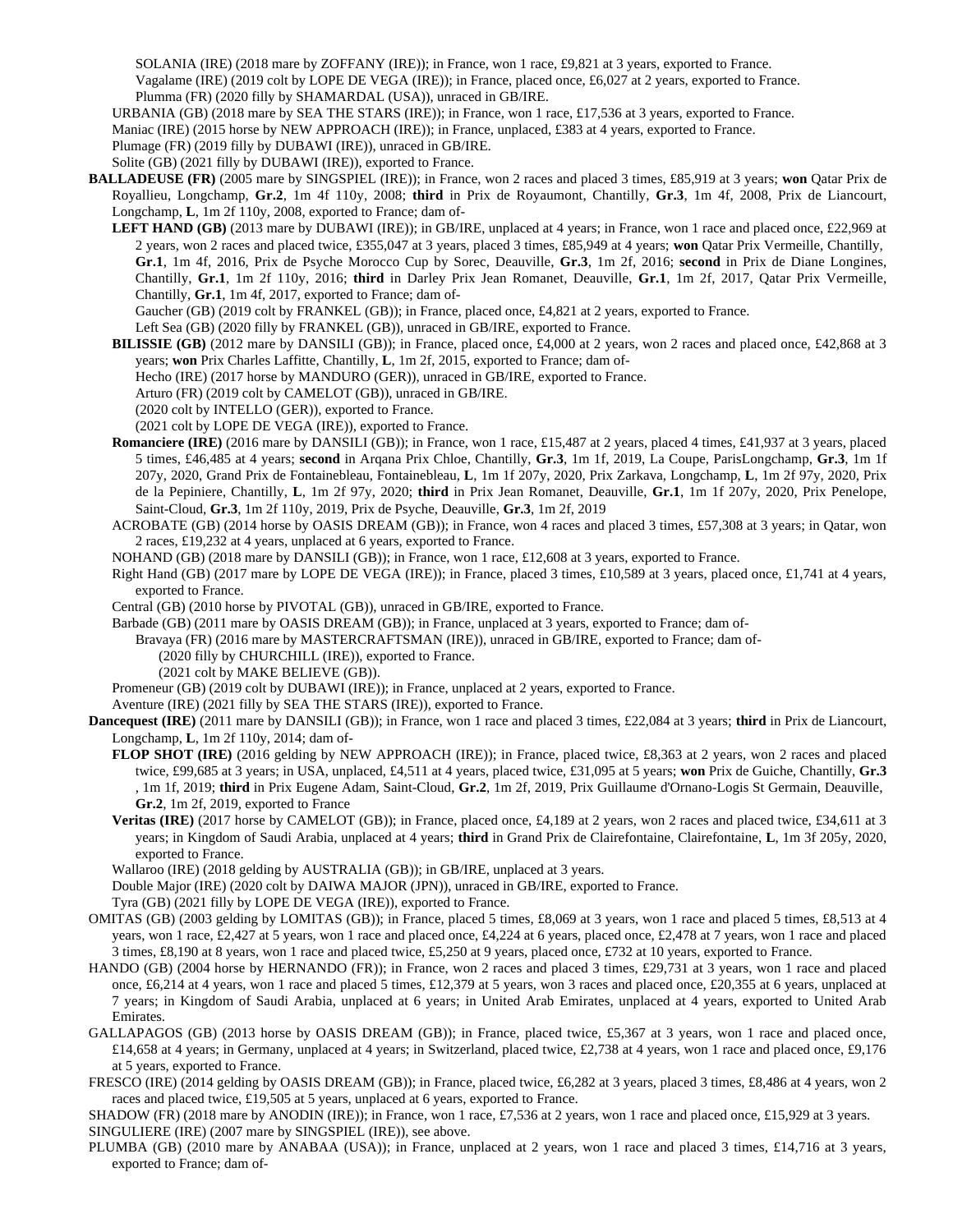- MURAIKH (FR) (2016 horse by TORONADO (IRE)); in France, placed once, £2,389 at 2 years, won 1 race and placed 3 times, £30,001 at 3 years; in Qatar, unplaced at 3 years, unplaced, £825 at 4 years.
- Bursa (GB) (2015 mare by FRANKEL (GB)), unraced in GB/IRE, exported to France; dam of-
- Marmarah (FR) (2019 filly by ECTOT (GB)); in France, unplaced, £893 at 2 years.
	- (2020 filly by AL WUKAIR (IRE)).
	- (2021 filly by AL WUKAIR (IRE)).
- Mezna (FR) (2018 mare by TORONADO (IRE)), unraced in GB/IRE.
- Plurielle (IRE) (2019 filly by AL WUKAIR (IRE)), unraced in GB/IRE, exported to France.
- (2020 colt by LOPE DE VEGA (IRE)).
- Insoumise (IRE) (2008 mare by GALILEO (IRE)); in France, unplaced at 3 years; dam of-
	- **HANDSOME THIEF (IRE)** (2013 gelding by SHAMARDAL (USA)); in Australia, won 4 races and placed twice, £59,415 at 4 years, won 2 races and placed 3 times, £118,960 at 5 years, won 1 race and placed twice, £41,602 at 6 years; **won** Midfield Group Wangoom Handicap, Warrnambool, **L**, 6f, 2018, exported to France.
	- EL COYOTE (GB) (2015 horse by OASIS DREAM (GB)); in Australia, placed 3 times, £6,145 at 3 years, won 2 races and placed once, £19,151 at 4 years, unplaced, £1,938 at 5 years, placed twice, £5,098 at 6 years, exported to Australia.
	- DESERT STORM (GB) (2016 horse by OASIS DREAM (GB)); in Australia, won 2 races and placed 3 times, £12,724 at 3 years, unplaced, £530 at 4 years, exported to Australia.
	- THUNDER SPEED (GB) (2014 gelding by DYLAN THOMAS (IRE)); in GB/IRE, won 1 race, £5,200 at 2 years, placed 7 times, £9,325 at 3 years, placed 3 times, £3,297 at 4 years.
	- Isildur (IRE) (2017 horse by INVINCIBLE SPIRIT (IRE)), unraced in GB/IRE, exported to Australia.
	- Milk And Honey (GB) (2019 filly by SIYOUNI (FR)), unraced in GB/IRE, exported to Australia.
	- (2021 filly by FASTNET ROCK (AUS)).
- Secrete (FR) (2009 mare by CAPE CROSS (IRE)); in France, unplaced at 3 years, exported to France; dam of-
	- **RUMI (FR)** (2018 mare by FRANKEL (GB)); in France, won 1 race, £10,508 at 2 years, won 2 races, £104,375 at 3 years; **won** Prix de la Nonette, Deauville, **Gr.2**, 1m 1f 207y, 2021, Prix Vanteaux, ParisLongchamp, **Gr.3**, 1m 209y, 2021
	- **SOLAGE (GB)** (2016 mare by GALILEO (IRE)); in GB/IRE, won 2 races and placed once, £40,473 at 3 years; in France, placed once, £4,779 at 2 years; **won** I.S.F. EBF Bluebell Stakes, Naas, **L**, 1m 4f, 2019; **third** in Finale Stakes, Naas, **L**, 1m 4f, 2019; dam of- (2021 filly by KINGMAN (GB)).
	- **Normandy Eagle (IRE)** (2014 horse by NEW APPROACH (IRE)); in France, placed once, £3,971 at 2 years, won 1 race and placed once, £24,316 at 3 years, unplaced, £743 at 4 years, unplaced at 6 years; **third** in Prix Noailles, Chantilly, **Gr.3**, 1m 2f 110y, 2017, exported to France
	- Mayfair Secret (IRE) (2015 mare by GALILEO (IRE)); in GB/IRE, placed once, £673 at 3 years; in Qatar, unplaced, £606 at 3 years, unplaced at 4 years, exported to Qatar.

(2019 colt by GALILEO (IRE)).

- (2020 colt by ROARING LION (USA)).
- Secretina (GB) (2012 mare by GALILEO (IRE)), unraced in GB/IRE, exported to Germany; dam of-
	- **Santorini (GER)** (2018 horse by SIYOUNI (FR)); in France, unplaced at 3 years; in Germany, won 1 race and placed once, £5,179 at 3 years; **third** in G.P.der Wohungswirtschaft Derby Trial, Hannover, **L**, 1m 2f 206y, 2021
		- (2017 mare by DANSILI (GB)); (died).
		- Sylt (GER) (2019 filly by MAXIOS (GB)), unraced in GB/IRE.
	- Sansibara (GER) (2020 filly by WOOTTON BASSETT (GB)), unraced in GB/IRE.
- Rocknet (FR) (2015 horse by FASTNET ROCK (AUS)); in France, unplaced at 2 years.

Light Dream (FR) (2017 mare by ANODIN (IRE)); in France, unplaced, £811 at 2 years, unplaced at 3 years, exported to France.

## **2nd dam.**

- Featherhill (FR) (1978 mare by LYPHARD (USA)); in France, won 1 race and placed twice, £3,289 at 2 years, won 1 race and placed 3 times, £10,055 at 3 years; in USA, placed 3 times, £6,555 at 4 years, unplaced, £265 at 5 years; **third** in Lady Morvich Handicap, Bay Meadows, **L**, 1982, exported to France; dam of 13 known foals; 11 known runners; **8 known winners**.
	- **GROOM DANCER (USA)** (1984 horse by BLUSHING GROOM (FR)); Jt 3rd top rated 2yr old colt in France in 1986; in GB/IRE, unplaced at 3 years; in France, won 3 races and placed once, 413150 francs at 2 years, won 5 races, 1267250 francs at 3 years; **won** Prix Lupin, Longchamp, **Gr.1**, 1987, Prix de Conde, Longchamp, **Gr.3**, 1986, Prix de Guiche, Longchamp, **Gr.3**, 1987, Prix du Prince d'Orange, Longchamp, **Gr.3**, 1987, Prix Daphnis, Evry, **Gr.3**, 1987, Prix Herod, Evry, **L**, 1986, Prix Omnium II, Saint-Cloud, **L**, 1987; **third** in Criterium de Saint-Cloud, Saint-Cloud, **Gr.2**, 1986, sire in France, exported to New Zealand
	- **TAGEL (USA)** (1986 horse by COX'S RIDGE (USA)); in France, won 2 races and placed once, 881710 francs at 2 years, unplaced at 3 years; in USA, placed once, £57,754 at 2 years; **won** Ciga Prix Saint-Roman, Longchamp, **Gr.3**, 1988; **third** in Breeders' Cup Juvenile, Churchill Downs, **Gr.1**, 1988, sire in France
	- **SLEW THE SLEWOR (USA)** (1987 horse by SLEW O' GOLD (USA)); in France, won 2 races and placed 4 times, 346950 francs; in Hong Kong, placed once; in USA, unplaced at 3 years, won 5 races and placed 4 times, £95,034 at 4 years, won 1 race and placed twice, £49,321 at 5 years, unplaced, £993 at 6 years; **won** Hurricane Handicap, Calder, **L**, 1m 1f, 1992, Robert F Carey Memorial Handicap, Hawthorne, **L**, 1m, 1991, Prix Omnium II, Saint-Cloud, **L**, 1m, 1990; **second** in Elkhorn Stakes, Keeneland, **Gr.2**, 1m 1f, 1992, Budweiser Hawthorne Breeders' Cup H'cap, Hawthorne, **Gr.3**, 1m 110y, 1991, Prix de Guiche, Longchamp, **Gr.3**, 1m 1f, 1990, Fort Lauderdale Handicap, Gulfstream Park, **L**, 1m 110y, 1992; **third** in Swoon's Son Stakes, Arlington Int., **Gr.3**, 1m 110y, 1991, Prix des Chenes, Saint-Cloud, **Gr.3**, 1989, sire in USA
	- Feathertop (USA) (1991 horse by ALYDAR (USA)); in France, won 1 race; in USA, won 3 races and placed twice, £23,097 at 5 years, won 1 race, £12,964 at 6 years; **third** in Prix Herbager, Saint-Cloud, **L**, 7f, 1993, exported to France.
	- BLUSHING HECTOR (USA) (1992 horse by MR PROSPECTOR (USA)); in France, unplaced at 2 years, unplaced at 3 years; in USA, won 1 race and placed 4 times, £5,581 at 4 years, won 1 race and placed 4 times, £5,893 at 5 years, won 1 race and placed 3 times, £5,291 at 6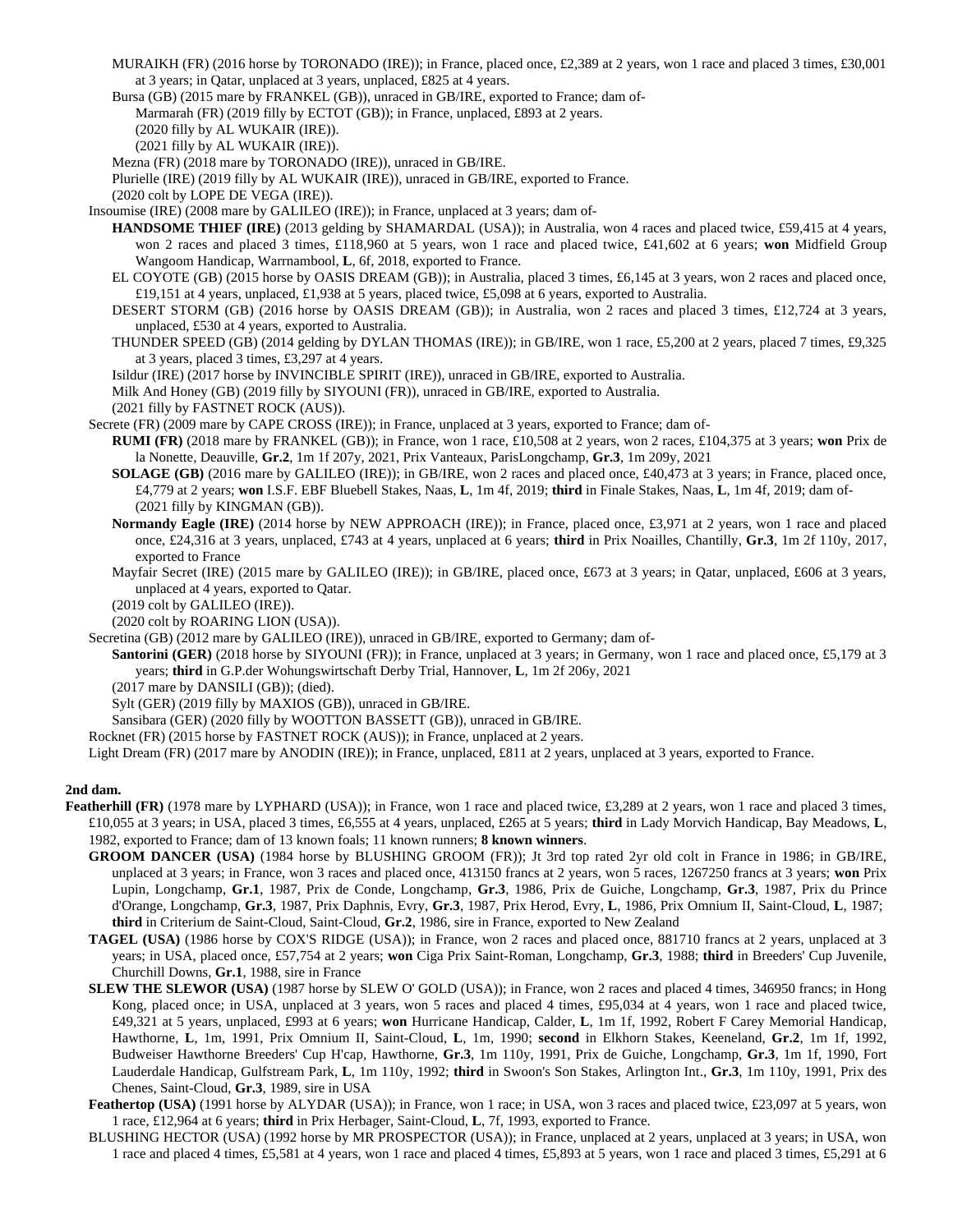years, placed twice, £1,663 at 7 years, unplaced at 9 years.

- FEATHERGOD (FR) (1999 horse by NASHWAN (USA)); in France, placed once, £1,901 at 2 years, won 1 race and placed 3 times, £11,288 at 3 years, won 2 races and placed once, £14,610 at 4 years, unplaced at 6 years.
- SEA HILL (USA) (1993 mare by SEATTLE SLEW (USA)); in France, placed 3 times, £8,144 at 2 years, won 1 race and placed twice, £7,378 at 3 years, exported to France; dam of-
	- **LEGERETE (USA)** (2004 mare by RAHY (USA)); in France, won 1 race and placed twice, £36,993 at 2 years, won 2 races and placed 3 times, £113,381 at 3 years, unplaced at 4 years; **won** Prix de Malleret - Air Mauritius, Saint-Cloud, **Gr.2**, 1m 4f, 2007, Prix de Royaumont, Chantilly, **Gr.3**, 1m 4f, 2007; **third** in Prix de l'Opera Casino Barriere Enghien, Longchamp, **Gr.1**, 1m 2f, 2007, Prix Marcel Boussac-Barriere Deauville, Longchamp, **Gr.1**, 1m, 2006; dam of-
		- **PILOTE (IRE)** (2010 horse by PIVOTAL (GB)); in France, won 2 races and placed once, £23,417 at 2 years, won 2 races and placed 6 times, £162,520 at 3 years, placed twice, £26,666 at 4 years; in United Arab Emirates, placed twice, £23,031 at 5 years, placed once, £10,617 at 6 years, unplaced at 8 years; **won** Prix Matchem, Maisons-Laffitte, **L**, 1m 1f, 2013; **second** in P.Eugene Adam (G.P.de Maisons-Laffitte), Maisons-Laffitte, **Gr.2**, 1m 2f, 2013, Prix Guillaume d'Ornano-Logis St Germain, Deauville, **Gr.2**, 1m 2f, 2013, Prix Messidor, Maisons-Laffitte, **Gr.3**, 1m, 2014, Prix Daphnis, Compiegne, **Gr.3**, 1m 1f, 2013; **third** in Prix Gontaut-Biron-Hong Kong Jockey Club, Deauville, **Gr.3**, 1m 2f, 2014, Longines Singspiel Stakes, Meydan, **L**, 1m 1f, 2015, exported to France
		- **ESQUISSE (GB)** (2014 mare by DANSILI (GB)); in France, won 2 races and placed 4 times, £55,855 at 3 years; in USA, placed 4 times, £31,500 at 4 years; **won** Prix de Bagatelle, Maisons-Laffitte, **L**, 1m, 2017; **second** in Prix Coronation, Saint-Cloud, **L**, 1m, 2017; dam of-

Ebauche (FR) (2020 filly by SAXON WARRIOR (JPN)), unraced in GB/IRE.

- **Femina (IRE)** (2017 mare by SIYOUNI (FR)); in France, won 1 race, £15,766 at 2 years, won 2 races and placed twice, £37,985 at 3 years; **third** in Prix Ceres, Fontainebleau, **L**, 6f 211y, 2020.
- CASINO (FR) (2012 horse by MONTJEU (IRE)); in France, placed once, £3,125 at 2 years, won 1 race and placed 3 times, £19,303 at 3 years, unplaced at 4 years, unplaced at 5 years; in Italy, won 1 race and placed 5 times, £21,347 at 5 years, placed once, £849 at 6 years.
- POLAR SEA (GB) (2015 mare by PIVOTAL (GB)); in France, won 1 race and placed once, £6,173 at 3 years, exported to France; dam of-

Continental (FR) (2020 colt by LE HAVRE (IRE)), unraced in GB/IRE.

Zauba (GB) (2021 filly by INTELLO (GER)), exported to France.

VIRTUOSITE (FR) (2018 mare by CAMELOT (GB)); in France, won 1 race and placed once, £14,711 at 2 years.

Co Pilote (FR) (2016 mare by INTELLO (GER)); in France, placed once, £2,252 at 3 years, exported to France.

- Superficiel (GB) (2009 horse by ANABAA (USA)); in France, unplaced at 3 years, unplaced at 4 years; in France over jumps, unplaced at 4 years, exported to France.
- (2020 filly by MASTERCRAFTSMAN (IRE)).

(2021 filly by FRANKEL (GB)).

- **Underwater (USA)** (2000 mare by THEATRICAL); in France, won 1 race and placed twice, £27,305 at 3 years; **second** in Prix de Malleret, Saint-Cloud, **Gr.2**, 1m 4f, 2003, exported to France; dam of-
	- **Investissement (GB)** (2006 gelding by SINGSPIEL (IRE)); in GB/IRE, won 1 race and placed twice, £42,728 at 5 years, unplaced at 7 years, won 1 race and placed 5 times, £4,628 at 8 years, won 1 race and placed 7 times, £5,940 at 9 years, placed twice, £433 at 10 years; in France, won 1 race and placed 4 times, £52,233 at 3 years; in GB/IRE over **hurdles**, unplaced, £724 at 4 years, unplaced at 6 years, placed twice, £468 at 7 years, unplaced at 8 years; **second** in Prix Frederic de Lagrange, Vichy, **L**, 1m 4f, 2009; **third** in Prix de Lutece, Longchamp, **Gr.3**, 1m 7f, 2009
	- **No Joy (USA)** (2014 horse by KITTEN'S JOY (USA)); in France, won 2 races and placed twice, £38,932 at 3 years; **second** in Prix Frederic de Lagrange, Vichy, **L**, 1m 4f, 2017.
	- SOUSMARINE (IRE) (2008 mare by MONTJEU (IRE)); in France, won 3 races, £11,163 at 3 years, exported to France; dam of-
		- **SOLEIL MARIN (IRE)** (2014 gelding by KENDARGENT (FR)); in France, won 3 races and placed once, £32,485 at 2 years, won 2 races and placed once, £71,453 at 3 years, won 1 race and placed 5 times, £30,300 at 4 years, won 1 race and placed 5 times, £109,846 at 5 years, placed once, £4,831 at 6 years; **won** Prix Noailles, Chantilly, **Gr.3**, 1m 2f 110y, 2017, Prix Exbury, Saint-Cloud, **Gr.3**, 1m 2f, 2019, Prix Francois Mathet, Saint-Cloud, **L**, 1m 2f 110y, 2017; **second** in Prix d'Harcourt, Parislongchamp, **Gr.2**, 1m 2f, 2019, La Coupe, Parislongchamp, **Gr.3**, 1m 2f, 2019, Grand Prix de Vichy, Vichy, **Gr.3**, 1m 2f, 2019; **third** in Prix du Grand Camp, Lyon-Parilly, **L**, 1m 4f, 2018
		- SOUS LES NUAGES (IRE) (2017 gelding by HOLY ROMAN EMPEROR (IRE)); in Australia, unplaced, £4,832 at 4 years; in France, placed twice, £6,099 at 2 years, won 1 race and placed 3 times, £47,634 at 3 years, won 1 race, £22,321 at 4 years, exported to France.
		- SHAPUR (FR) (2013 gelding by KENDARGENT (FR)); in France, unplaced at 2 years, won 1 race and placed 6 times, £15,185 at 3 years, unplaced at 4 years, placed once, £1,194 at 5 years; in France over jumps, placed 4 times, £6,311 at 4 years, placed 3 times, £8,801 at 5 years.
		- Setsuko (FR) (2015 mare by SHAMARDAL (USA)), unraced in GB/IRE, exported to France. (2020 colt by SHALAA (IRE)).
	- RED FLAG ALERT (USA) (2017 horse by GHOSTZAPPER (USA)); in USA, unplaced, £1,019 at 3 years, won 2 races and placed 3 times, £22,504 at 4 years.
	- UNDERSEA (GB) (2005 gelding by NUMEROUS (USA)); in France, unplaced at 2 years, placed once, £992 at 3 years, won 1 race and placed twice, £9,661 at 4 years, placed twice, £2,787 at 5 years; in France over jumps, unplaced at 3 years, unplaced at 4 years, exported to France.
	- ACCALMIE (FR) (2010 mare by INVINCIBLE SPIRIT (IRE)); in France, won 1 race and placed twice, £12,521 at 3 years, exported to France; dam of-
		- EARLY LIGHT (FR) (2018 horse by WOOTTON BASSETT (GB)); in France, won 1 race, £17,044 at 2 years, placed once, £8,455 at 3 years.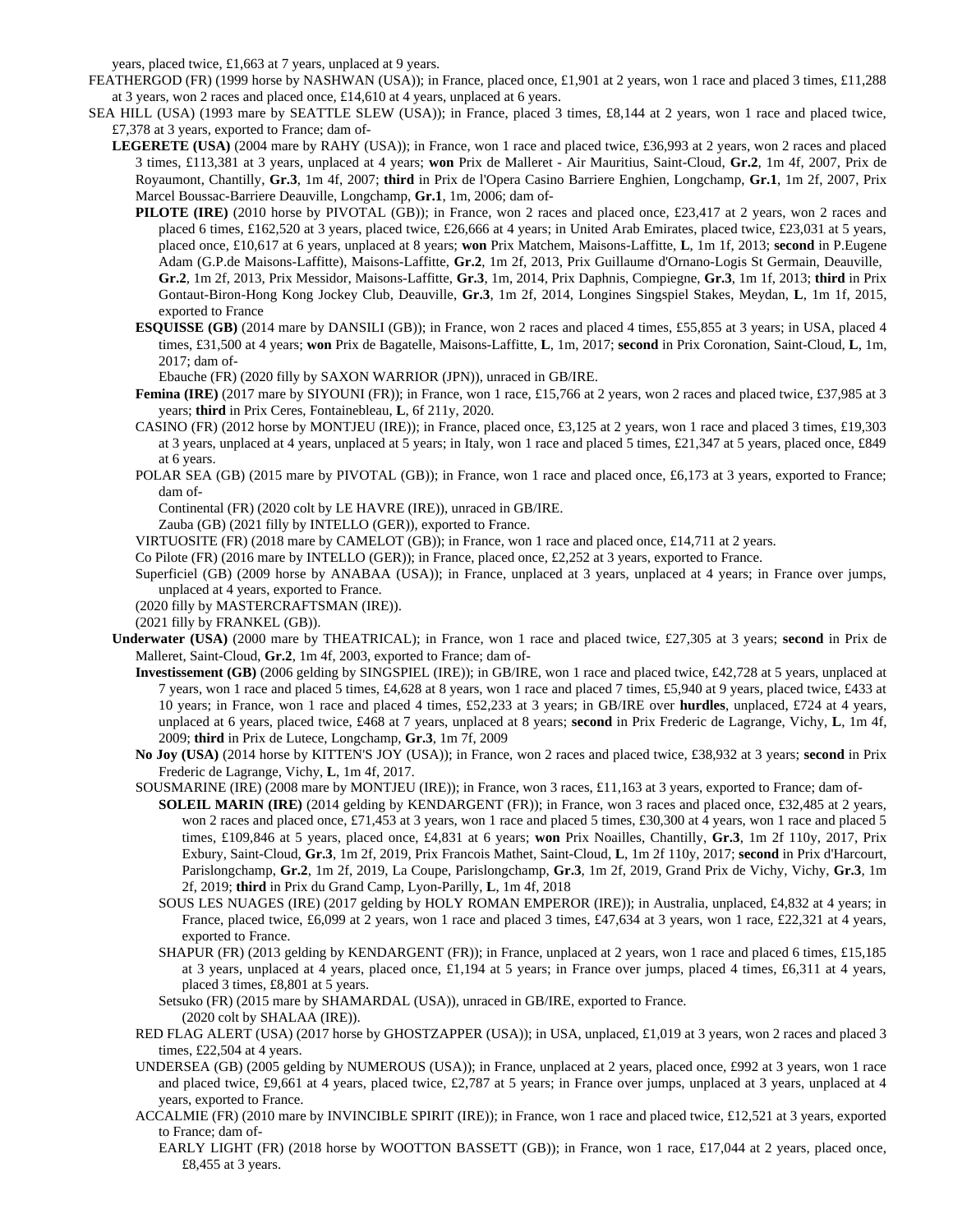Acoustic (FR) (2019 filly by DABIRSIM (FR)); in France, placed once, £6,108 at 2 years.

Lucky Escape (FR) (2015 mare by MASTERCRAFTSMAN (IRE)), unraced in GB/IRE.

LAURENT (FR) (2019 gelding by PRINCE GIBRALTAR (FR)); in France, won 1 race and placed once, £8,714 at 2 years. (2016 horse by IFFRAAJ (GB)).

Mac Calmy (FR) (2017 gelding by MAKFI (GB)); in France, unplaced, £811 at 2 years, unplaced at 3 years, unplaced at 4 years. (2020 filly by ZANZIBARI (USA)).

BALKANI (USA) (2012 horse by DALAKHANI (IRE)); in France, won 1 race, £9,690 at 3 years; in France over jumps, placed twice, £11,906 at 3 years, unplaced, £2,614 at 4 years.

MISS DISTINCTIVE (USA) (2019 filly by SPEIGHTSTER (USA)); in USA, won 1 race, £14,415 at 2 years.

Charmeuse (IRE) (2009 mare by MONTJEU (IRE)); in France, placed twice, £8,103 at 2 years, placed 9 times, £23,917 at 3 years, placed twice, £2,440 at 4 years, exported to France; dam of-

La Joconde (FR) (2015 mare by KENDARGENT (FR)); in France, placed once, £2,124 at 3 years.

(2019 colt by WOOTTON BASSETT (GB)).

(2020 colt by BIRCHWOOD (IRE)).

Charming Voice (FR) (2016 mare by POET'S VOICE (GB)); in France, placed once, £1,416 at 2 years, placed once, £1,261 at 3 years.

Sweet Baby (FR) (2020 filly by BIRCHWOOD (IRE)), unraced in GB/IRE.

(2019 filly by OLYMPIC GLORY (IRE)).

(2020 filly by DREAM AHEAD (USA)).

Nimpheas (USA) (2013 mare by SMART STRIKE (CAN)); in France, placed once, £2,636 at 2 years, unplaced, £919 at 3 years, unplaced at 4 years; dam of-

MISS EQUUS (FR) (2018 mare by KENDARGENT (FR)); in Poland, won 1 race and placed 3 times, £2,372 at 3 years. Rock of Spirit (FR) (2019 colt by CHARM SPIRIT (IRE)); in France, placed once, £3,214 at 2 years. (2020 colt by SHALAA (IRE)).

Silencieux (IRE) (2007 horse by SINGSPIEL (IRE)); in France, unplaced at 3 years, exported to France.

Ghostwater (USA) (2015 horse by GHOSTZAPPER (USA)); in France, unplaced at 3 years.

Under (USA) (2016 mare by KITTEN'S JOY (USA)); in France, unplaced at 3 years.

DANGEROUS GIRL (USA) (1998 mare by DARE AND GO (USA)); in USA, unplaced, £733 at 3 years, won 1 race and placed 3 times, £23,206 at 4 years, placed once, £11,474 at 5 years, unplaced, £86 at 6 years, won 1 race and placed 3 times, £5,505 at 8 years; dam of-

Turkey Legs (USA) (2008 mare by TETON FOREST (USA)); in USA, unplaced, £157 at 5 years, unplaced, £60 at 6 years. (2009 mare by TETON FOREST (USA)).

SEAMAMBO (USA) (2001 horse by KINGMAMBO (USA)); in France, unplaced at 3 years, won 2 races and placed 4 times, £12,872 at 4 years, won 1 race and placed once, £3,551 at 5 years, unplaced, £541 at 6 years.

IDENTIQUE (USA) (2003 horse by GULCH (USA)); in USA, unplaced, £625 at 2 years, won 1 race and placed twice, £12,077 at 3 years, won 1 race and placed 3 times, £5,313 at 4 years.

HILLINORTH (USA) (2007 horse by NORTH LIGHT (IRE)); in France, placed twice, £7,655 at 3 years; in France over jumps, won 2 races and placed twice, £13,035 at 4 years, placed 4 times, £4,971 at 5 years, placed twice, £3,073 at 6 years.

HOULEUSE (USA) (2009 mare by DYNAFORMER (USA)); in France, won 2 races, £7,083 at 3 years, exported to France; dam of-

**Fuse (FR)** (2015 mare by TEOFILO (IRE)); in France, won 1 race and placed 3 times, £50,354 at 3 years; **second** in Prix de Malleret, Saint-Cloud, **Gr.2**, 1m 4f, 2018, exported to France; dam of-

Fusible (FR) (2020 colt by SEA THE MOON (GER)), unraced in GB/IRE.

(2021 filly by ZARAK (FR)), exported to France.

Artifix (IRE) (2014 mare by LAWMAN (FR)); in France, placed once, £1,368 at 3 years, exported to France; dam of-BLUE FALCON (FR) (2019 colt by GALIWAY (GB)); in France, placed 3 times, £9,642 at 2 years, won 1 race, £7,983 at 3 years.

(2020 filly by ALMANZOR (FR)).

Tumulte (FR) (2017 gelding by INTELLO (GER)); in France, unplaced at 2 years, placed 3 times, £3,281 at 4 years.

Frivole (FR) (2019 filly by ANODIN (IRE)), unraced in GB/IRE.

ICELIPS (USA) (1999 mare by UNBRIDLED (USA)); in France, placed 3 times, £6,421 at 2 years, won 1 race and placed 3 times, £13,485 at 3 years, exported to France; dam of-

**FALCO (USA)** (2005 horse by PIVOTAL (GB)); in GB/IRE, unplaced, £6,725 at 3 years; in France, placed once, £2,838 at 2 years, won 2 races and placed once, £182,986 at 3 years; **won** Poule d'Essai des Poulains, Longchamp, **Gr.1**, 1m, 2008, sire in France

**IRON LIPS (GB)** (2004 mare by IRON MASK (USA)); in France, won 3 races and placed 4 times, £80,792 at 2 years, unplaced at 3 years; in USA, unplaced, £503 at 4 years; **won** Prix Eclipse, Chantilly, **Gr.3**, 6f, 2006, Criterium du Bequet, La Teste De Buch, **L** , 6f, 2006; **second** in Prix d'Arenberg, Chantilly, **Gr.3**, 5f 110y, 2006; **third** in Criterium de Maisons-Laffitte, Maisons-Laffitte, **Gr.2**, 6f, 2006, exported to France; dam of-

- **ORIENTAL (JPN)** (2014 horse by SMART STRIKE (CAN)); in France, placed once, £1,985 at 2 years, won 2 races and placed 3 times, £45,298 at 3 years, won 1 race and placed twice, £40,266 at 4 years; in Morocco, placed once, £14,229 at 4 years, won 1 race, £49,221 at 5 years; in Spain, won 3 races and placed 3 times, £86,304 at 5 years, placed once, £763 at 6 years, won 1 race, £4,464 at 7 years; **won** Prix du Point Du Jour, Craon, **L**, 1m, 2018; **second** in Grand Prix Anjou Bretagne-Haras du Saz, Nantes, **L**, 1m, 2018.
- LIPSINK (IRE) (2017 gelding by KODIAC (GB)); in GB/IRE, unplaced at 3 years, won 1 race and placed once, £8,450 at 4 years; in France, placed once, £2,432 at 2 years, won 2 races and placed once, £27,123 at 3 years.

SOFT LIPS (GB) (2009 mare by RAHY (USA)); in France, won 1 race, £10,345 at 2 years, unplaced at 4 years.

**Unveil (IRE)** (2018 mare by SHOWCASING (GB)); in France, won 1 race and placed once, £18,516 at 2 years; **third** in Prix Francois Boutin, Deauville, **Gr.3**, 6f 211y, 2020, exported to France

**Argentic (FR)** (2014 gelding by KENDARGENT (FR)); in France, placed twice, £8,161 at 2 years, won 2 races and placed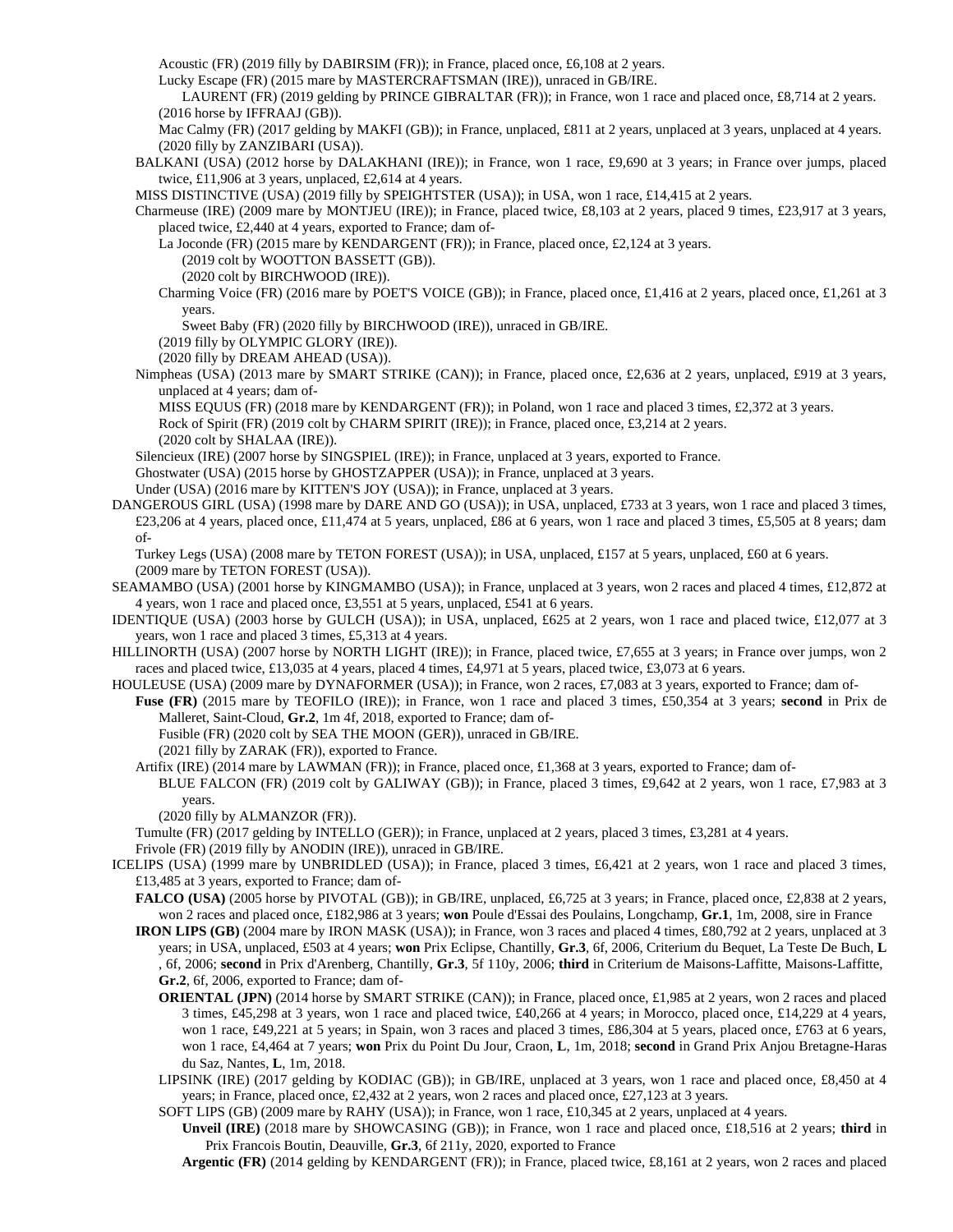5 times, £67,159 at 3 years; in USA, unplaced, £3,313 at 4 years, won 2 races and placed once, £24,277 at 5 years, placed 3 times, £7,000 at 6 years, won 1 race, £11,051 at 7 years; in USA over jumps, placed once, £2,148 at 5 years, unplaced, £282 at 6 years, placed 3 times, £4,891 at 7 years; **second** in Prix Millkom, Bordeaux Le Bouscat, **L**, 1m, 2017.

SOSOFT (FR) (2016 horse by PIVOTAL (GB)); in France, won 1 race and placed once, £21,216 at 3 years, unplaced at 4 years, placed twice, £4,174 at 5 years.

Lipstick (GB) (2015 gelding by KENDARGENT (FR)); in France, placed 7 times, £19,867 at 3 years, placed 6 times, £14,621 at 4 years, unplaced, £1,186 at 5 years, exported to France.

Smoothy (GB) (2019 filly by MASTERCRAFTSMAN (IRE)), unraced in GB/IRE, exported to France.

(2021 filly by NEW BAY (GB)).

TEMPEL (FR) (2015 mare by DEEP IMPACT (JPN)); in France, won 1 race, £12,692 at 2 years, placed once, £9,514 at 3 years. Spera (GB) (2021 filly by MASTERCRAFTSMAN (IRE)), exported to France.

Sensa (FR) (2010 mare by PIVOTAL (GB)), unraced in GB/IRE.

RASTAPOPOULUS (FR) (2014 horse by SAMUM (GER)); in Norway, unplaced at 3 years, unplaced at 4 years, unplaced at 5 years; in Sweden, won 1 race and placed 4 times, £4,466 at 3 years, won 1 race and placed 5 times, £17,590 at 4 years, placed 11 times, £14,875 at 5 years, won 2 races and placed once, £9,450 at 6 years, placed once, £2,115 at 7 years.

Colmenar (FR) (2015 horse by HOLY ROMAN EMPEROR (IRE)); in France, placed once, £2,080 at 3 years.

Silver Gold (FR) (2016 mare by KENDARGENT (FR)), unraced in GB/IRE.

Senzibari (IRE) (2017 horse by ZANZIBARI (USA)); in Sweden, unplaced, £120 at 3 years, exported to France.

You Are Everything (FR) (2019 filly by BELARDO (IRE)), unraced in GB/IRE.

Tea Sea (FR) (2020 colt by HUNTER'S LIGHT (IRE)), unraced in GB/IRE.

Dream Girl (GB) (2011 mare by OASIS DREAM (GB)), unraced in GB/IRE, exported to France.

LE REVEUR FOU (FR) (2017 gelding by CAMELOT (GB)); in France, won 1 race and placed twice, £16,309 at 3 years, unplaced at 4 years.

Last Soldier (FR) (2016 gelding by INTELLO (GER)), unraced in GB/IRE.

Darlo (FR) (2018 gelding by BELARDO (IRE)); in France, unplaced at 3 years; in France over jumps, unplaced at 3 years. Dream Again (FR) (2019 filly by ALMANZOR (FR)); in France, unplaced at 2 years.

(2021 filly by BATED BREATH (GB)).

Ironique (USA) (2013 mare by SMART STRIKE (CAN)), unraced in GB/IRE.

CRAPS (FR) (2018 horse by WOOTTON BASSETT (GB)); in France, won 1 race, £6,695 at 2 years, won 1 race and placed once, £22,079 at 3 years, placed once, £3,294 at 4 years.

Apalta (FR) (2017 mare by INTELLO (GER)); in France, unplaced at 2 years, unplaced at 3 years.

Gorgeous Star (FR) (2019 filly by DABIRSIM (FR)); in GB/IRE, unplaced, £754 at 2 years.

(2020 filly by LE HAVRE (IRE)).

(2021 colt by CITY LIGHT (FR)).

Barok (FR) (2018 mare by BELARDO (IRE)); in France, unplaced, £1,929 at 3 years.

As You Like (FR) (2019 filly by LE HAVRE (IRE)), unraced in GB/IRE.

(2021 colt by HARRY ANGEL (IRE)).

**NUMB LIPS (USA)** (2007 horse by OLMODAVOR (USA)); in USA, won 1 race, £5,542 at 2 years, placed 4 times, £19,160 at 3 years, won 2 races and placed once, £29,215 at 4 years, won 1 race and placed 5 times, £58,100 at 5 years, unplaced, £1,539 at 6 years, placed once, £669 at 7 years; **won** Primal Stakes, Calder, 1m 110y, 2012; **second** in Miami Mile Handicap, Calder, **L**, 1m, 2012, Band is Passing Stakes, Calder, 1m 110y, 2012; **third** in Memorial Day Handicap, Calder, **L**, 1m 110y, 2012, Mecke Stakes, Calder, 1m 1f, 2012.

MINTLIPS (USA) (2008 mare by AWESOME AGAIN (CAN)); in Argentina, placed once, £845 at 4 years, won 1 race, £3,755 at 5 years; in France, won 1 race and placed once, £6,810 at 3 years; dam of-

Minero De Oro (ARG) (2018 horse by VIOLENCE (USA)), unraced in GB/IRE.

- ICE MINT (USA) (2006 mare by AWESOME AGAIN (CAN)); in USA, won 1 race and placed once, £19,069 at 3 years, exported to USA; dam of-
	- **Mazaz (IRE)** (2013 gelding by GALILEO (IRE)); in GB/IRE, won 1 race and placed twice, £4,354 at 3 years; in Australia, placed twice, £2,690 at 4 years, won 3 races and placed 8 times, £113,610 at 5 years, won 1 race and placed 3 times, £56,961 at 6 years, unplaced, £529 at 7 years; in Australia over jumps, won 1 race and placed 4 times, £20,877 at 7 years, unplaced, £2,809 at 8 years; **third** in Winter Cup, Rosehill, **L**, 1m 4f, 2019, exported to Australia.

SEAT OF POWER (IRE) (2015 gelding by SEA THE STARS (IRE)); in Australia, won 4 races, £29,149 at 4 years, won 1 race and placed twice, £39,073 at 5 years, unplaced, £562 at 6 years, exported to Australia.

A SHIN ALLONSY (IRE) (2011 horse by SEA THE STARS (IRE)); in Japan, won 1 race, £49,667 at 2 years, won 1 race and placed 3 times, £104,296 at 3 years, won 1 race and placed 5 times, £189,190 at 4 years, placed once, £31,956 at 5 years, exported to USA.

ICE FORCE (CAN) (2019 filly by AIR FORCE BLUE (USA)); in Italy, won 1 race and placed twice, £9,911 at 2 years.

Cavanaugh Park (IRE) (2012 mare by GALILEO (IRE)), unraced in GB/IRE, exported to USA.

**Take Profit (USA)** (2018 horse by AIR FORCE BLUE (USA)); in USA, won 1 race and placed once, £28,271 at 2 years, placed twice, £11,511 at 3 years; **third** in Central Park Stakes, Aqueduct, 1m 110y, 2020.

(2017 horse by DECLARATION OF WAR (USA)).

(2019 colt by AIR FORCE BLUE (USA)).

(2020 filly by MUNNINGS (USA)).

(2021 colt by MENDELSSOHN (USA)).

Leofric (IRE) (2014 gelding by GALILEO (IRE)); in GB/IRE in **N.H. Flat races**, unplaced at 4 years (2017 horse by UNCLE MO (USA)).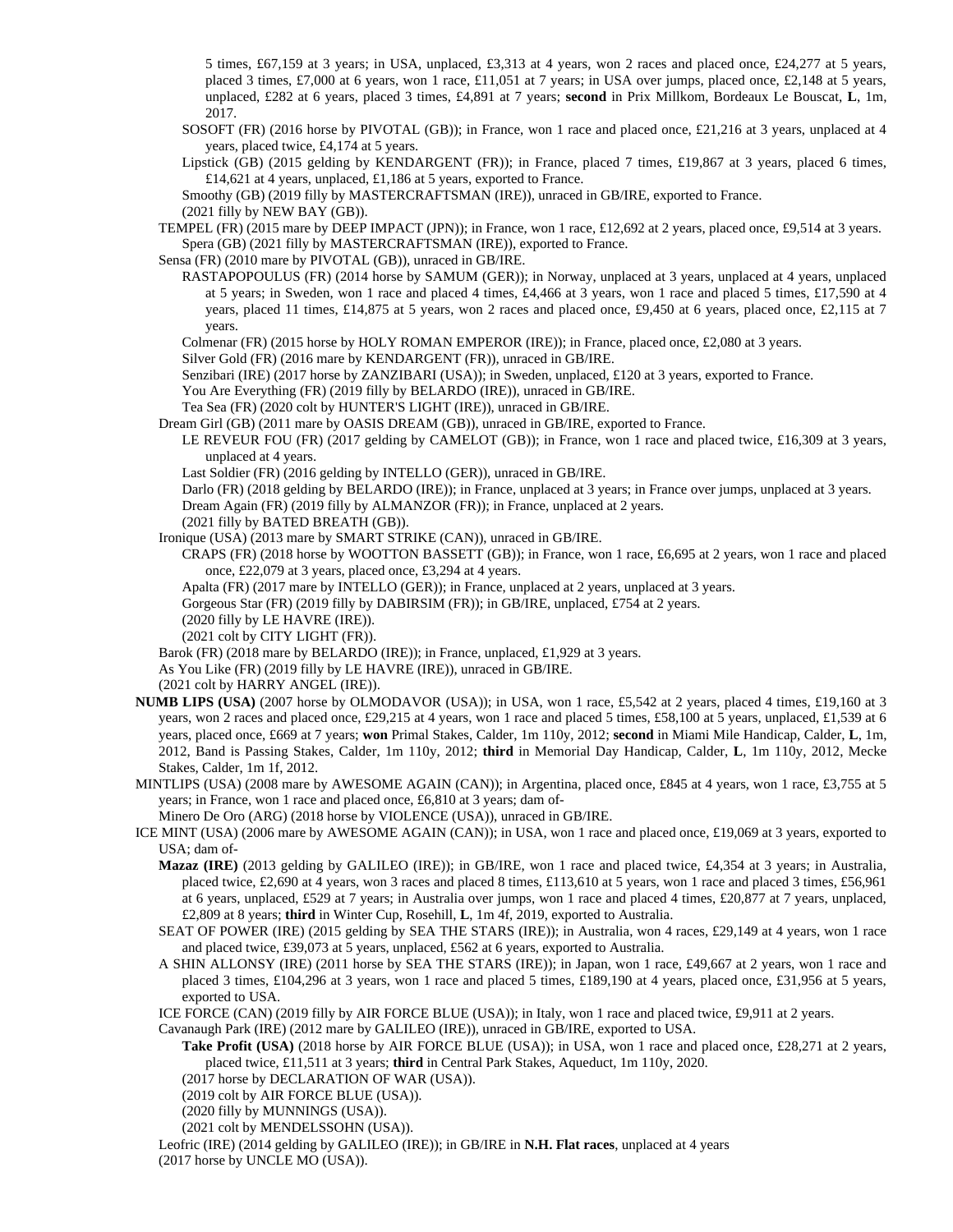Byebye To Shanghai (USA) (2018 mare by SHANGHAI BOBBY (USA)); in USA, unplaced, £1,642 at 3 years.

DISTORTION (GB) (2010 mare by DISTORTED HUMOR (USA)); in France, won 1 race and placed once, £9,431 at 3 years, exported to France; dam of-

**Twist (FR)** (2017 horse by PIVOTAL (GB)); in France, placed once, £4,865 at 2 years, won 1 race and placed twice, £20,789 at 3 years, won 1 race, £32,000 at 4 years; **second** in Prix de Saint Patrick, Saint-Cloud, **L**, 7f 210y, 2020.

**Kertez (GB)** (2018 gelding by INTELLO (GER)); in France, unplaced, £2,102 at 2 years, won 1 race and placed 3 times, £27,409 at 3 years; **second** in Prix Turenne, Saint-Cloud, **L**, 1m 3f 205y, 2021, exported to France.

CONTORTIONISTE (GB) (2015 gelding by PIVOTAL (GB)); in Belgium, unplaced at 6 years; in France, won 2 races, £32,632 at 2 years, won 1 race and placed once, £25,222 at 3 years, unplaced, £541 at 4 years, placed once, £9,224 at 5 years, unplaced, £3,215 at 6 years, exported to France.

TUMBLER (FR) (2019 colt by KINGMAN (GB)); in France, won 1 race, £12,054 at 2 years.

Detox (GB) (2016 horse by CACIQUE (IRE)); in France, unplaced at 2 years, placed twice, £5,351 at 3 years; in Qatar, placed once, £2,152 at 4 years, unplaced, £952 at 5 years, exported to France.

Slack (FR) (2020 colt by ANODIN (IRE)), unraced in GB/IRE.

Solinah (GB) (2021 filly by SIYOUNI (FR)), exported to France.

- PRIVATE (GB) (2011 horse by PIVOTAL (GB)); in France, placed once, £4,878 at 2 years, won 1 race and placed 4 times, £20,750 at 3 years, unplaced at 4 years, placed twice, £4,816 at 5 years, unplaced at 6 years, exported to France.
- URBAN HILL (GB) (2013 mare by GALILEO (IRE)); in France, won 1 race and placed once, £5,404 at 3 years, exported to France; dam of-
	- **Ohtwoohthreefive (USA)** (2019 colt by UNION RAGS (USA)); in USA, placed 4 times, £45,256 at 2 years; **second** in Central Park Stakes, Aqueduct, 1m 110y, 2021.
	- (2020 colt by STREET SENSE (USA)).
- Raisonable (USA) (2005 mare by EL PRADO (IRE)); in France, unplaced, £1,149 at 2 years, unplaced at 3 years, exported to France; dam of-
	- LOGISTICS (FR) (2013 horse by IFFRAAJ (GB)); in United Arab Emirates, won 1 race and placed 4 times, £10,282 at 3 years, won 1 race, £9,251 at 4 years, unplaced at 6 years, exported to United Arab Emirates.
	- REVOLTE (GB) (2011 mare by GREEN TUNE (USA)); in France, unplaced at 2 years, won 1 race and placed 4 times, £14,084 at 3 years, exported to France; dam of-
		- MAOZU SHIINA (FR) (2016 mare by MAKFI (GB)); in France, unplaced, £1,195 at 2 years, won 2 races and placed 4 times, £31,261 at 3 years, unplaced at 4 years.
		- Manvolt (FR) (2017 gelding by MANDURO (GER)); in France, placed once, £3,243 at 2 years, placed once, £4,289 at 3 years; in France over jumps, unplaced, £1,117 at 3 years, placed twice, £8,705 at 4 years.
		- Dino Dorrells (FR) (2018 horse by RAJSAMAN (FR)), unraced in GB/IRE.
		- Anarkick (FR) (2019 colt by SCISSOR KICK (AUS)), unraced in GB/IRE.

(2020 filly by DARIYAN (FR)).

- TOM HARK (FR) (2012 gelding by MAKFI (GB)); in GB/IRE, won 1 race and placed 4 times, £10,256 at 2 years, placed 5 times, £23,375 at 3 years; in Bahrain, won 1 race and placed 3 times at 4 years, placed 3 times at 5 years, placed twice at 6 years, unplaced at 7 years, exported to Bahrain.
- REACTIVE (GER) (2016 mare by MAKFI (GB)); in Turkey, won 1 race and placed 4 times, £15,671 at 2 years, placed once, £1,406 at 3 years.

Rationnel (FR) (2010 horse by ZAMINDAR (USA)), unraced in GB/IRE.

- (2015 horse by KENDARGENT (FR)), exported to France.
- Maxbueno (TUR) (2017 horse by MAXIOS (GB)), unraced in GB/IRE.
- (2019 colt by NATIVE KHAN (FR)).

Dashoff (FR) (2016 horse by MAKFI (GB)), unraced in GB/IRE.

FEATHERQUEST (GB) (1998 mare by RAINBOW QUEST (USA)), see above.

- Pieds de Plume (FR) (1995 mare by SEATTLE SLEW (USA)); in France, placed once, £3,636 at 3 years; dam of-
	- **HEARTHSTEAD MAISON (IRE)** (2004 gelding by PEINTRE CELEBRE (USA)); in GB/IRE, won 1 race, £4,315 at 2 years, won 3 races and placed 3 times, £120,071 at 3 years, won 1 race and placed twice, £23,035 at 4 years; in Germany, unplaced at 3 years; in Turkey, unplaced at 4 years; in United Arab Emirates, unplaced, £3,659 at 5 years; **won** Starair Kilternan Stakes, Leopardstown, **Gr.3**, 1m 2f, 2007, Foundation Stakes, Goodwood, **L**, 1m 1f 110y, 2008; **second** in totesport.com Derby Trial Stakes, Lingfield Park, **Gr.3**, 1m 3f 110y, 2007; **third** in onerailway.com Fairway Stakes, Newmarket, **L**, 1m 2f, 2007, David Wilson Homes Steventon Stakes, Newbury, **L**, 1m 2f, 2008
	- **FERMION (IRE)** (2003 mare by SADLER'S WELLS (USA)); in GB/IRE, placed once, £906 at 2 years, won 2 races and placed once, £32,780 at 3 years; in France, unplaced at 3 years; **won** EBF Chalice Stakes, Newbury, **L**, 1m 4f, 2006; **second** in Kilboy Estate Stakes, Curragh, **L**, 1m 1f, 2006, exported to Australia; dam of-
		- **Roman Soldier (IRE)** (2009 gelding by HOLY ROMAN EMPEROR (IRE)); in GB/IRE, won 1 race and placed twice, £34,624 at 2 years; in Hong Kong, unplaced at 3 years, unplaced, £3,892 at 4 years, placed once, £15,498 at 5 years; **second** in TNT July Stakes, Newmarket, **Gr.2**, 6f, 2011, Coventry Stakes, Ascot, **Gr.2**, 6f, 2011, exported to Hong Kong
		- **Telopea (GB)** (2011 mare by PIVOTAL (GB)); in Australia, won 2 races, £12,097 at 3 years, won 2 races, £17,540 at 4 years, won 2 races and placed 8 times, £83,713 at 5 years, placed once, £10,526 at 6 years; in France, unplaced at 2 years; **third** in Ladbrokes W W Cockram Stakes, Caulfield, **Gr.3**, 6f, 2016; dam of-

Isobel's Locket (GB) (2018 mare by FRANKEL (GB)), unraced in GB/IRE, exported to Australia.

Harry Tudor (GB) (2019 colt by FRANKEL (GB)), unraced in GB/IRE, exported to Australia.

DON PIERRO (AUS) (2014 horse by PIERRO (AUS)); in South Africa, won 1 race and placed once, £4,224 at 4 years.

Good Call Paul (GB) (2010 horse by DUKE OF MARMALADE (IRE)), unraced in GB/IRE, exported to Australia.

Sharatan (IRE) (2012 mare by PIVOTAL (GB)), unraced in GB/IRE, exported to France.

The Dreamweaver (AUS) (2013 horse by OASIS DREAM (GB)), unraced in GB/IRE.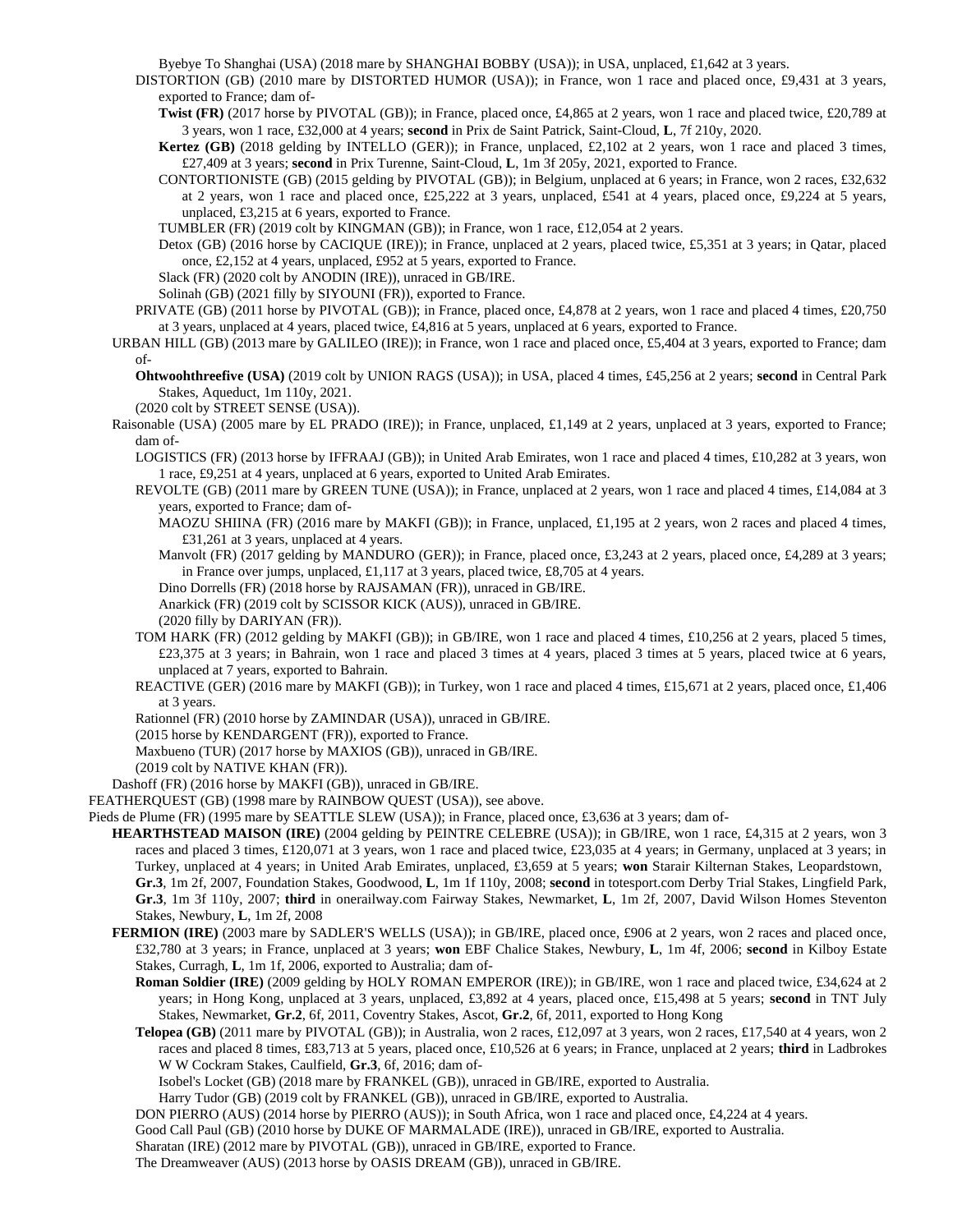- **SAIL (IRE)** (2005 mare by SADLER'S WELLS (USA)); in GB/IRE, unplaced at 2 years, won 1 race and placed once, £25,517 at 3 years; **won** Weatherbys Bank Cheshire Oaks, Chester, **L**, 1m 3f, 2008, exported to Germany; dam of-
	- **Walec (GB)** (2012 gelding by SHAMARDAL (USA)); in France, won 1 race, £6,667 at 2 years, won 2 races and placed twice, £27,325 at 3 years, won 2 races and placed 4 times, £55,530 at 4 years, won 1 race and placed 3 times, £21,839 at 5 years, won 1 race and placed 3 times, £48,691 at 6 years, placed 5 times, £24,236 at 7 years, placed once, £10,207 at 8 years, won 2 races and placed once, £24,643 at 9 years; **second** in Prix de Meautry - Barriere, Deauville, **Gr.3**, 6f, 2016, exported to France
	- SERVANTES (IRE) (2011 horse by INVINCIBLE SPIRIT (IRE)); in France, placed once, £2,927 at 2 years, won 1 race and placed 3 times, £12,833 at 3 years, won 1 race and placed 3 times, £20,100 at 4 years, unplaced at 5 years, unplaced at 6 years, exported to France.
	- SAILOR'S WAY (GB) (2013 gelding by DUBAWI (IRE)); in GB/IRE, won 1 race and placed once, £2,505 at 2 years; in United Arab Emirates, unplaced, £443 at 3 years, unplaced at 4 years, unplaced at 6 years, unplaced at 7 years, exported to United Arab Emirates.
	- Fool Hill (IRE) (2014 horse by EXCEED AND EXCEL (AUS)); in France, unplaced, £588 at 2 years, placed 3 times, £6,624 at 3 years, placed once, £1,150 at 4 years; in France over jumps, unplaced at 3 years, unplaced at 4 years, exported to France.
	- Sailing (GER) (2016 mare by LOPE DE VEGA (IRE)); in GB/IRE, placed once, £255 at 3 years; dam of-
	- (2021 colt by CALYX (GB)).
	- Souriante (IRE) (2010 mare by DUKE OF MARMALADE (IRE)), unraced in GB/IRE, exported to France; dam of- (2014 horse by WHIPPER (USA)).
	- Princesse de San (IRE) (2015 mare by MASTERCRAFTSMAN (IRE)), unraced in GB/IRE; dam of-Baroque Prince (IRE) (2020 colt by CARAVAGGIO (USA)), unraced in GB/IRE. (2021 colt by TEN SOVEREIGNS (IRE)).
	- Sailed Away (GER) (2018 gelding by SEA THE MOON (GER)), unraced in GB/IRE.
- **RAVE REVIEWS (IRE)** (2001 mare by SADLER'S WELLS (USA)); in GB/IRE, won 1 race, £6,266 at 2 years, won 1 race and placed once, £20,700 at 3 years, placed twice, £5,950 at 4 years; in France, unplaced at 3 years; in Germany, unplaced at 5 years; in Italy, placed once, £31,829 at 4 years, unplaced at 5 years; **won** Swettenham Stud Fillies' Trial Stakes, Newbury, **L**, 1m 2f, 2004; **second** in Premio Lydia Tesio, Rome, **Gr.1**, 1m 2f, 2005; **third** in R L Davison Pretty Polly Stakes, Newmarket, **L**, 1m 2f, 2004, exported to Japan; dam of-
	- ROSENBAUM (GB) (2012 gelding by DUBAWI (IRE)); in GB/IRE, unplaced at 2 years, won 3 races and placed 4 times, £13,039 at 3 years; in Kingdom of Saudi Arabia, placed once, £3,083 at 4 years, won 4 races and placed 4 times, £84,234 at 5 years, placed once, £7,890 at 6 years, exported to Kingdom of Saudi Arabia.
	- RAVING MONSUN (GB) (2009 mare by MONSUN (GER)); in GB/IRE, won 1 race, £2,264 at 3 years, exported to Turkey; dam of-GROVEMAN (GB) (2015 gelding by HOLY ROMAN EMPEROR (IRE)); in GB/IRE, placed once, £301 at 2 years, won 2 races and placed 5 times, £12,939 at 3 years, placed once, £6,075 at 4 years, won 2 races and placed once, £13,999 at 5 years, won 1 race and placed once, £9,943 at 6 years; in GB/IRE over **hurdles**, won 1 race and placed 5 times, £12,110 at 4 years, unplaced, £809 at 5 years, won 1 race, £5,795 at 6 years.
		- RAVING MOON (TUR) (2018 mare by CABLE BAY (IRE)); in Turkey, won 2 races, £18,308 at 3 years.
		- DELANNOY (GB) (2014 gelding by LE HAVRE (IRE)); in GB/IRE, unplaced at 2 years, won 1 race and placed twice, £7,070 at 3 years, unplaced at 4 years, unplaced at 5 years; in GB/IRE over **hurdles**, placed once, £286 at 3 years, placed once, £651 at 4 years, unplaced, £350 at 5 years.
		- Darling (GB) (2017 horse by HOLY ROMAN EMPEROR (IRE)); in Slovakia, placed twice, £2,568 at 2 years, placed once, £1,216 at 3 years, exported to Bulgaria.
	- Cobbs Quay (GB) (2008 gelding by DANEHILL DANCER (IRE)); in GB/IRE, placed once, £771 at 2 years, placed once, £385 at 3 years, placed once, £481 at 4 years.
	- We Found Love (GB) (2011 mare by DALAKHANI (IRE)); in Belgium, placed once, £625 at 3 years, placed 4 times, £1,860 at 4 years; in France, unplaced at 3 years, exported to France.
	- Zain Queen (GB) (2010 mare by DANEHILL DANCER (IRE)), unraced in GB/IRE, exported to France; dam of-Blue Princess (FR) (2018 mare by RULER OF THE WORLD (IRE)); in France, placed twice, £5,513 at 3 years. Txantxillo (GB) (2015 gelding by MAKFI (GB)); in France, unplaced, £450 at 4 years, exported to France. (2016 horse by HARBOUR WATCH (IRE)).
		- Le Val Andre (IRE) (2017 horse by MAKFI (GB)), unraced in GB/IRE, exported to France.

Jarreton (FR) (2019 gelding by WHIPPER (USA)); in France, unplaced at 2 years; in Spain, unplaced, £446 at 2 years.

- Danon World (JPN) (2013 horse by SEA THE STARS (IRE)); in Japan, unplaced at 3 years.
- **DIRGAM (IRE)** (2012 gelding by GALILEO (IRE)); in France, won 3 races and placed twice, £49,108 at 3 years, unplaced, £1,912 at 4 years, unplaced at 5 years, won 3 races and placed 3 times, £22,088 at 6 years, placed twice, £4,370 at 7 years; in Italy, unplaced at 4 years; **won** Prix Vulcain, Deauville, **L**, 1m 4f 110y, 2015; **third** in Prix Frederic de Lagrange, Vichy, **L**, 1m 4f, 2015, exported to France.
- **Moth (IRE)** (2010 mare by GALILEO (IRE)); in GB/IRE, placed once, £846 at 2 years, won 1 race and placed twice, £77,380 at 3 years; **third** in Qipco 1000 Guineas Stakes, Newmarket, **Gr.1**, 1m, 2013, exported to USA; dam of-
	- TOP SOLISTE (USA) (2016 mare by WAR FRONT (USA)); in Japan, placed once, £18,393 at 2 years, won 2 races and placed 6 times, £206,885 at 3 years, unplaced at 4 years.
	- CHEROKEE TRAIL (USA) (2017 horse by WAR FRONT (USA)); in GB/IRE, won 2 races, £11,936 at 2 years, placed once, £7,139 at 3 years; in Hong Kong, unplaced at 4 years; in Kingdom of Saudi Arabia, unplaced at 3 years, exported to Hong Kong.
	- War No More (USA) (2015 mare by WAR FRONT (USA)); in GB/IRE, placed once, £279 at 3 years, unplaced, £400 at 4 years; dam of-

(2020 colt by SAXON WARRIOR (JPN)).

(2021 colt by GOLDEN HORN (GB)).

Mazuma (USA) (2019 colt by AMERICAN PHAROAH (USA)); in USA, unplaced, £3,504 at 2 years. (2020 colt by JUSTIFY (USA)).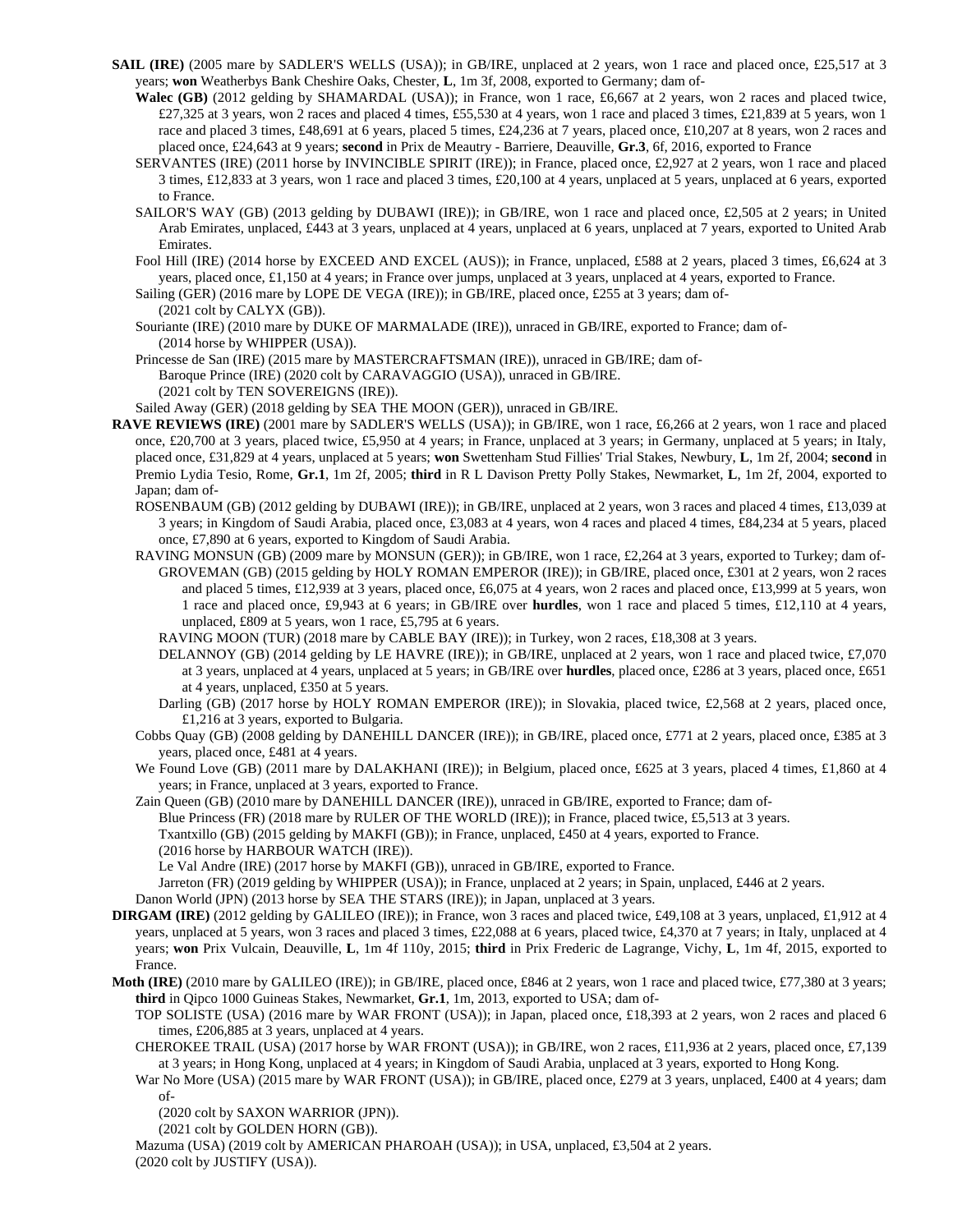- **Spin (IRE)** (2008 mare by GALILEO (IRE)); in GB/IRE, won 1 race and placed once, £11,305 at 2 years, placed 3 times, £24,200 at 3 years; **second** in Irish StallionFarms EBF Blue Wind Stakes, Naas, **Gr.3**, 1m 2f, 2011, Ardilaun Hotel Oyster Stakes, Galway, **L**, 1m 4f, 2011, exported to France; dam of-
	- BOWLED OVER (IRE) (2016 mare by KINGMAN (GB)); in France, won 2 races, £23,874 at 3 years, exported to France; dam of- (2021 filly by LE HAVRE (IRE)), exported to France.

SUMSAM (GB) (2015 gelding by MAKFI (GB)); in France over jumps, won 1 race and placed once, £16,556 at 5 years, exported to France.

Kingsofthemidlands (FR) (2018 gelding by KINGMAN (GB)); in GB/IRE, placed once, £2,601 at 3 years.

Hezam (FR) (2013 horse by FASTNET ROCK (AUS)); (died at 2 years), unraced in GB/IRE.

Zalal (GB) (2014 mare by REDOUTE'S CHOICE (AUS)), unraced in GB/IRE, exported to France; dam of-

Zenith (FR) (2019 gelding by ZELZAL (FR)); in France, placed once, £3,616 at 2 years.

Adhba (FR) (2018 mare by STYLE VENDOME (FR)); in France, unplaced at 3 years.

Al Naji (IRE) (2019 colt by OLYMPIC GLORY (IRE)), unraced in GB/IRE.

(2020 colt by ZELZAL (FR)).

Cougar (IRE) (2000 gelding by SADLER'S WELLS (USA)); in GB/IRE, unplaced at 2 years; in France, unplaced at 2 years; in GB/IRE over **hurdles**, placed once, £375 at 3 years, placed once, £1,124 at 4 years, unplaced at 5 years, placed once, £215 at 6 years, placed once, £400 at 7 years.

Jeu de Plume (IRE) (2007 mare by MONTJEU (IRE)); in France, placed twice, £3,274 at 3 years; dam of-

- **ATEEM (FR)** (2015 gelding by DARK ANGEL (IRE)); in GB/IRE, placed 3 times, £1,488 at 2 years, won 1 race and placed 3 times, £8,565 at 3 years; in France, unplaced, £885 at 3 years, won 3 races and placed 5 times, £49,341 at 4 years, won 2 races and placed 4 times, £72,496 at 5 years, won 2 races and placed twice, £62,607 at 6 years, won 1 race, £11,765 at 7 years; in Spain, won 1 race, £23,729 at 5 years, unplaced at 6 years; **won** Grand Prix du Departement 06, Cagnes-Sur-Mer, **L**, 1m 4f 94y, 2021; **second** in Prix Hubert Baguenault de Puchesse, Vichy, **L**, 1m 3f 205y, 2020, Grand Prix de Lyon, Lyon-Parilly, **L**, 1m 3f 205y, 2021; **third** in Grand Prix de Craon, Craon, **L**, 1m 3f 205y, 2020, Grand Prix de Nantes, Nantes, **L**, 1m 3f 205y, 2020, Grand Prix de Lyon, Lyon-Parilly, **L**, 1m 3f 205y, 2020, exported to France.
- **Spotlight Dream (IRE)** (2014 gelding by HOLY ROMAN EMPEROR (IRE)); in France, won 1 race, £9,926 at 2 years, won 1 race and placed once, £23,179 at 3 years; in Hong Kong, won 1 race, £84,827 at 3 years; **third** in Prix Montenica, Chantilly, **L**, 6f 110y, 2017.
- ENJOY LIFE (IRE) (2013 mare by ACCLAMATION (GB)); in GB/IRE, won 3 races and placed 5 times, £12,702 at 3 years, placed 5 times, £6,817 at 4 years; dam of-

Masterminding (IRE) (2019 gelding by MASTERCRAFTSMAN (IRE)); in GB/IRE, unplaced, £444 at 2 years. (2020 filly by GLENEAGLES (IRE)).

- JECK YEAH (FR) (2016 gelding by MAKFI (GB)); in France, placed twice, £8,416 at 2 years, won 2 races and placed 4 times, £21,037 at 3 years, unplaced at 4 years, won 2 races and placed once, £15,492 at 5 years, unplaced at 6 years; in Germany, unplaced at 2 years.
- Plume d'Argent (FR) (2017 mare by KENDARGENT (FR)), unraced in GB/IRE.

Feather Doll (FR) (2018 mare by KENDARGENT (FR)), unraced in GB/IRE.

Scar Rocks (GB) (2019 colt by WOOTTON BASSETT (GB)), unraced in GB/IRE, exported to France.

(2021 colt by ADVERTISE (GB)).

Just Smile (IRE) (2002 mare by GIANT'S CAUSEWAY (USA)); in Japan, unplaced at 3 years, exported to Japan; dam of-

- VAGABOND (JPN) (2007 horse by BRIAN'S TIME (USA)); in Japan, placed once, £18,415 at 2 years, won 1 race, £38,282 at 3 years.
- Main Table (JPN) (2008 mare by BRIAN'S TIME (USA)); in Japan, placed once, £16,644 at 2 years, placed 5 times, £60,783 at 3 years; dam of-

S K Balloon (JPN) (2013 mare by VICTOIRE PISA (JPN)); in Japan, unplaced at 2 years, unplaced at 3 years.

Dickiebird (IRE) (2011 horse by GALILEO (IRE)), unraced in GB/IRE.

Prefer (IRE) (2013 mare by GALILEO (IRE)); in GB/IRE, unplaced at 2 years; dam of-

Elective (FR) (2018 mare by ZOFFANY (IRE)), unraced in GB/IRE.

Crucial Choice (GB) (2019 colt by SIYOUNI (FR)), unraced in GB/IRE.

(2020 filly by DUBAWI (IRE)).

(2021 colt by DUBAWI (IRE)).

Broderie Anglaise (IRE) (2015 mare by GALILEO (IRE)); in France, unplaced, £531 at 3 years; dam of- (2020 filly by NO NAY NEVER (USA)).

(2021 colt by DUBAWI (IRE)).

Sakura Lady (USA) (1985 mare by RAJA BABA (USA)); in France, unplaced at 3 years; dam of-

SAKURA TAISHI O (JPN) (1991 horse by SAKURA YUTAKA O (JPN)); in Japan, won 2 races and placed 3 times.

SAKURA TRIUMPH (JPN) (2002 horse by SAKURA BAKUSHIN O (JPN)); in Japan, won 1 race and placed once at 2 years.

Sakura Kris (JPN) (1990 mare by KRIS), unraced in GB/IRE; dam of-

Christy's (JPN) (2004 mare by SAKURA CHITOSE O (JPN)), unraced in GB/IRE.

Sakura Hohoemi (JPN) (1993 mare by SAKURA YUTAKA O (JPN)), unraced in GB/IRE; dam of-

SAKURA BON JOUR (JPN) (2002 horse by TIKKANEN (USA)); in Japan, placed 5 times, £865 at 2 years, won 1 race and placed 10 times, £3,004 at 3 years, placed 5 times, £898 at 4 years.

Hohoemi Princess (JPN) (2005 mare by SAKURA CHITOSE O (JPN)), unraced in GB/IRE.

Sakura Sylphide (JPN) (1994 mare by SUNDAY SILENCE (USA)), unraced in GB/IRE; dam of-

RUGGER RINRIN (JPN) (2007 mare by KUROFUNE (USA)); in Japan, won 1 race and placed once, £59,848 at 2 years, won 1 race and placed twice, £69,907 at 3 years, won 1 race and placed 6 times, £192,075 at 4 years; dam of-

Rugger Delegate (JPN) (2015 mare by LORD KANALOA (JPN)); in Japan, placed once, £12,457 at 2 years.

DURANTY (JPN) (2002 mare by SAKURA BAKUSHIN O (JPN)); in Japan, won 1 race at 3 years.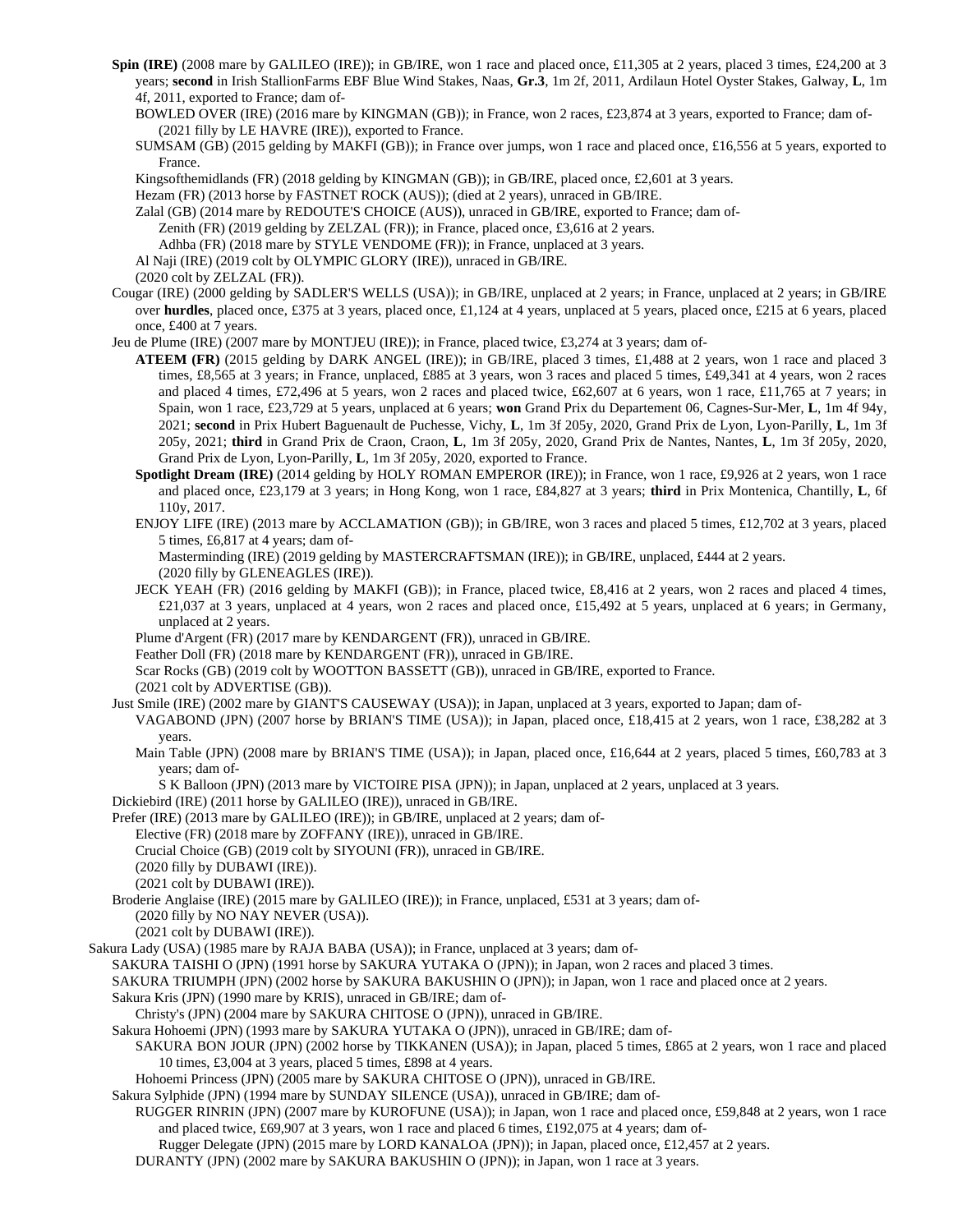Kogyo Marron (JPN) (2008 mare by FRENCH DEPUTY (USA)); in Japan, placed 3 times, £12,196 at 3 years.

Kris Tribute (JPN) (2006 mare by SYMBOLI KRIS S (USA)); in Japan, unplaced at 3 years.

- Rinen Kozo (JPN) (2010 gelding by RULE OF LAW (USA)), unraced in GB/IRE.
- Kanetoshi Etoile (JPN) (2012 horse by FOURTY NINERS SON (USA)), unraced in GB/IRE.
- Sakura Pure (JPN) (1995 mare by SAKURA YUTAKA O (JPN)), unraced in GB/IRE; dam of-

LETHE (JPN) (2002 mare by PARADISE CREEK (USA)); in Japan, won 1 race, £26,062 at 2 years.

- Daiko Dance In (JPN) (2001 mare by DANCE IN THE DARK (JPN)); in Japan, placed once, £104 at 3 years; dam of-
	- BEREMBAN (JPN) (2006 mare by KUROFUNE (USA)); in Japan, won 1 race and placed once, £6,745 at 2 years, won 2 races, £9,975 at 3 years, won 2 races and placed twice, £15,945 at 4 years, won 1 race, £8,683 at 5 years.
- Smart Love (JPN) (2005 mare by MEINER LOVE (USA)); in Japan, placed once, £5,846 at 3 years.
- Rugger Gold (JPN) (2003 mare by MARVELOUS SUNDAY (JPN)), unraced in GB/IRE.
- Kin No Yuri (JPN) (2007 mare by GRANDERA (IRE)), unraced in GB/IRE.
- Sakura Tres Bien (JPN) (1997 mare by FORTY NINER (USA)), unraced in GB/IRE; dam of-
- Sakura Focus (JPN) (2005 horse by SAKURA CHITOSE O (JPN)), unraced in GB/IRE.
- Sakura Ambition (JPN) (2000 horse by SAKURA BAKUSHIN O (JPN)), unraced in GB/IRE.

Ultra Seven (USA) (1988 horse by SARATOGA SIX (USA)); in France, unplaced at 3 years, exported to France.

- Keltshaan (USA) (1994 mare by PLEASANT COLONY (USA)), unraced in GB/IRE; dam of-
	- **KINSHASA NO KISEKI (AUS)** (2003 horse by FUJI KISEKI (JPN)); in Japan, won 1 race, £35,582 at 2 years, won 2 races and placed 4 times, £380,704 at 3 years, won 2 races and placed twice, £301,072 at 4 years, won 1 race and placed 4 times, £601,839 at 5 years, won 2 races, £1,018,952 at 6 years, won 3 races and placed once, £1,662,763 at 7 years, won 1 race and placed once, £904,405 at 8 years; **won** Takamatsunomiya Kinen, Hanshin, **Gr.1**, 6f, 2011, Takamatsunomiya Kinen, Chukyo, **Gr.1**, 6f, 2010, Hanshin Cup, Hanshin, **Gr.2**, 7f, 2009, Hanshin Cup, Hanshin, **Gr.2**, 7f, 2010, Mainichi Broadcast Swan Stakes, Kyoto, **Gr.2**, 7f, 2009, Yukan Fuji Sho Ocean Stakes, Nakayama, **Gr.3**, 6f, 2010, Hakodate Sprint Stakes, Hakodate, **L**, 6f, 2008, Tanigawadake Stakes, Niigata, **L**, 7f, 2007, Capital Stakes, Tokyo, **L**, 1m, 2007; **second** in Sprinters Stakes, Nakayama, **Gr.1**, 6f, 2010, Takamatsunomiya Kinen, Chukyo, **Gr.1**, 6f, 2008, Sprinters Stakes, Nakayama, **Gr.1**, 6f, 2008, Yukan Fuji Sho Ocean Stakes, Nakayama, **Gr.3**, 6f, 2011; **third** in Centaur Stakes, Hanshin, **Gr.2**, 6f, 2007, Keeneland Cup, Sapporo, **L**, 6f, 2008, NHK Mile Cup, Tokyo, **L**, 1m, 2006, sire in Japan
	- **Raging Fire (AUS)** (1998 horse by SNIPPETS (AUS)); in Australia, won 1 race; in Macau, won 10 races; **second** in Talindert Stakes, Flemington, **L**, 5f 110y, 2001.
	- **Feather Duster (AUS)** (2000 mare by END SWEEP (USA)); in Australia, won 5 races; **third** in KPMG Trainers Trophy Matrice Stakes, Morphettville, **L**, 6f, 2005; dam of-
		- **SHE'S CLEAN (AUS)** (2008 mare by REDOUTE'S CHOICE (AUS)); in Australia, won 10 races and placed 12 times; **won** Suez Tibbie Stakes, Newcastle, **Gr.3**, 7f, 2015, Invermien Triscay Stakes, Warwick Farm, **L**, 6f, 2013, June Stakes, Randwick, **L**, 5f 110y, 2013; **second** in Le Pine Funerals Summoned Stakes, Sandown Hillside, **Gr.3**, 7f 110y, 2015; **third** in The HK Jockey Club Maybe Mahal Stakes, Flemington, **Gr.3**, 7f, 2015, Lavazza Short Black Maybe Mahal Stakes, Flemington, **Gr.3**, 7f, 2013; dam of-

White Glove Test (AUS) (2018 mare by SO YOU THINK (NZ)); in Australia, unplaced, £1,714 at 3 years.

Robusto (AUS) (2019 colt by CHURCHILL (IRE)); in Australia, unplaced, £4,424 at 2 years.

- **Notorious One (AUS)** (2015 gelding by ANIMAL KINGDOM (USA)); in Australia, won 5 races and placed once, £75,065 at 5 years, won 2 races and placed twice, £104,607 at 6 years; **second** in Asian Beau Stakes, Ascot, **Gr.3**, 6f 211y, 2021, Farnley Stakes, Belmont Park, **L**, 6f 211y, 2021
- **Floyd (AUS)** (2013 gelding by NOT A SINGLE DOUBT (AUS)); in Australia, won 1 race, £35,229 at 7 years, placed once, £8,124 at 8 years, won 6 races; **third** in Cyril Flower Stakes, Ascot, **L**, 6f, 2020, Miss Andretti Stakes, Ascot, **L**, 5f 103y, 2022, H G Bolton Sprint, Belmont, **L**, 6f, 2019.
- CLEANUP (AUS) (2006 mare by DEHERE (USA)); in Australia, won 2 races and placed 4 times; dam of-
	- **NETTOYER (AUS)** (2013 mare by SEBRING (AUS)); in Australia, won 1 race and placed once, £479,587 at 7 years, won 6 races and placed 7 times; **won** Coolmore Legacy Stakes, Randwick, **Gr.1**, 7f 210y, 2021, The Star Doncaster Mile Handicap, Randwick, **Gr.1**, 1m, 2020, Sharp Aspiration Handicap, Randwick, **Gr.3**, 1m, 2020, Teed Up Aspiration Handicap, Randwick, **Gr.3**, 1m, 2019, Bentley Angst Stakes, Randwick, **Gr.3**, 1m, 2019; **second** in Sharp Japan Racing Association Plate, Randwick, **Gr.3**, 1m 2f, 2018, Craven Plate, Randwick, **Gr.3**, 1m 1f 207y, 2020; **third** in Toyota Toy Show Quality Handicap, Randwick, **Gr.3**, 6f 110y, 2018, Mounties 50th Birthday Epona Stakes, Rosehill, **Gr.3**, 1m 1f 110y, 2018, City Ford Aspiration Quality, Randwick, **Gr.3**, 1m, 2018, AB Cameron Handicap, Newcastle, **Gr.3**, 7f 110y, 2019, Lord Mayor's Cup, Rosehill, **L**, 1m 2f, 2018
	- FURBISH (AUS) (2011 gelding by COLLATE (AUS)); in Australia, won 3 races and placed once, £57,473 at 3 years.

SWIMMER (AUS) (2012 mare by BERNARDINI (USA)); in Australia, won 3 races and placed 3 times.

SWIM THROUGH (AUS) (2019 gelding by PATRONIZE (AUS)); in Australia, won 1 race, £9,775 at 2 years. (2018 mare by STAR WITNESS (AUS)).

PEDICEL (AUS) (2015 mare by REDOUTE'S CHOICE (AUS)); in Australia, won 1 race.

(2019 colt by NO NAY NEVER (USA)).

MOPITTS (AUS) (2016 mare by SHAMUS AWARD (AUS)); in Australia, won 1 race and placed twice, £10,203 at 4 years. (2018 mare by I AM INVINCIBLE (AUS)).

- WINDSWEPT (AUS) (2009 horse by SNITZEL (AUS)); in Australia, won 4 races and placed 9 times.
- Ebony Wand (AUS) (2011 mare by FLYING SPUR (AUS)), unraced in GB/IRE; dam of-
	- **Ollivander (AUS)** (2015 gelding by CHARGE FORWARD (AUS)); in Australia, won 1 race and placed 4 times, £17,670 at 5 years, won 1 race and placed 6 times, £20,704 at 6 years, won 1 race; **second** in Ladbrokes Blue Diamond Preview (c&g), Caulfield, **L**, 5f, 2018.

GOOD AS NEW (AUS) (2016 gelding by MORE THAN READY (USA)); in Australia, unplaced, £381 at 4 years, won 1 race. The Duster (AUS) (2012 mare by NOT A SINGLE DOUBT (AUS)), unraced in GB/IRE; dam of-

MUTINOUS (AUS) (2017 gelding by RICH ENUFF (AUS)); in Australia, won 2 races and placed twice, £22,264 at 3 years,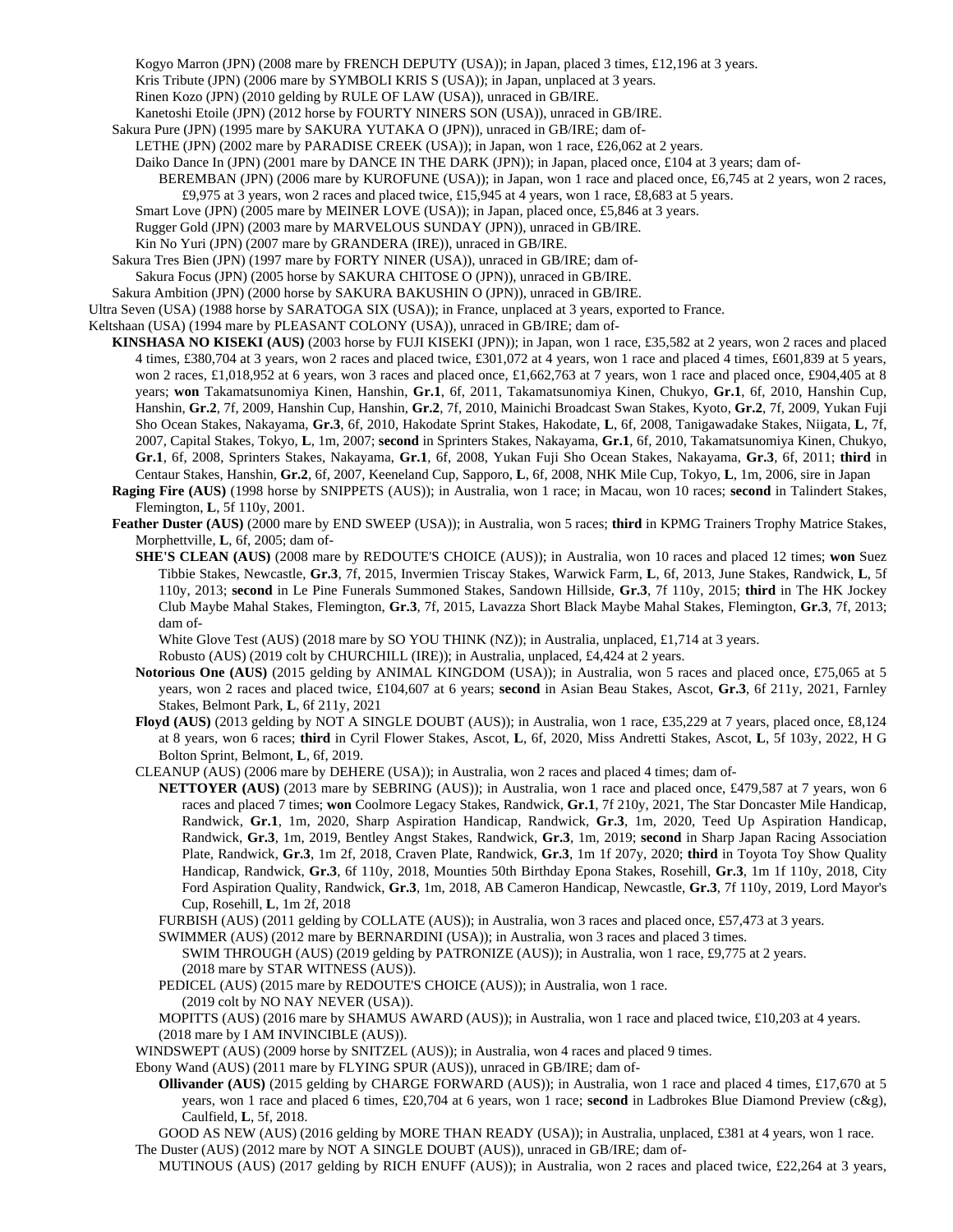unplaced, £1,278 at 4 years.

KRUGIST (AUS) (2006 horse by FRENCH DEPUTY (USA)); in Japan, won 4 races, £171,081 at 3 years, won 1 race and placed 3 times, £213,196 at 4 years, placed 4 times, £249,384 at 5 years, placed twice, £138,478 at 6 years, unplaced at 7 years.

- CATSHAAN (AUS) (1999 mare by CATRAIL (USA)); in Australia, won 4 races; dam of-
	- **ABSOLUTELY (AUS)** (2007 mare by REDOUTE'S CHOICE (AUS)); in Australia, won 1 race and placed 5 times, \$447000; **won** Patinack Farm 100th AJC Oaks, Randwick, **Gr.1**, 1m 4f, 2011; **second** in Schweppes Australasian Oaks, Morphettville, **Gr.1**, 1m 2f, 2011, Arrow Training Services Alexandra Stakes, Moonee Valley, **L**, 1m, 2010; **third** in Sportingbet Moonee Valley Oaks Classic, Moonee Valley, **Gr.2**, 1m, 2011, Schweppervescence Auraria Stakes, Morphettville, **Gr.3**, 1m 1f, 2011
	- **ABBEY MARIE (AUS)** (2012 mare by REDOUTE'S CHOICE (AUS)); in Australia, won 3 races and placed 3 times; **won** Schweppes Australasian Oaks, Morphettville, **Gr.1**, 1m 2f, 2016; **second** in Dato' Tan Chin Nam John Feehan Stakes, Moonee Valley, **Gr.2**, 1m, 2017
	- **RUNAWAY (AUS)** (2014 gelding by MANHATTAN RAIN (AUS)); in Australia, won 1 race and placed once, £50,536 at 6 years, won 4 races; in Australia over jumps, unplaced, £967 at 6 years, won 2 races; **won** bet365 Geelong Cup, Geelong, **Gr.3**, 1m 4f, 2018, Victoria Race Club St Leger, Flemington, **L**, 1m 6f, 2018; **second** in Galleywood Hurdle, Warrnambool, **L**, 1m 7f 200y, 2020, Australian Hurdle, Sandown-Lakeside, **L**, 2m 1f, 2020; **third** in Ubet South Australian Derby, Morphettville, **Gr.1**, 1m 4f 110y, 2018

STREET SINGER (AUS) (2005 gelding by MOSSMAN (AUS)); in Australia, won 5 races.

LIFE IN A METRO (AUS) (2009 mare by FASTNET ROCK (AUS)); in Australia, won 1 race and placed twice; dam of-

- **MOUNT PLEASANT (AUS)** (2017 horse by VANCOUVER (AUS)); in South Africa, won 2 races at 2 years, won 1 race at 3 years; **won** Joburg Spring Challenge, Turffontein, **Gr.2**, 7f 46y, 2020, South African Nursery, Turffontein, **Gr.2**, 5f 103y, 2020
- **QUANTUM MECHANIC (AUS)** (2016 mare by DEEP FIELD (AUS)); in Australia, unplaced, £867 at 2 years, won 2 races and placed 5 times, £57,873 at 3 years, won 2 races and placed 5 times, £200,682 at 4 years, placed twice, £60,675 at 5 years; **won** Sunline Stakes, Moonee Valley, **Gr.2**, 7f 210y, 2021; **second** in Summoned Stakes, Caulfield, **Gr.3**, 7f 210y, 2021, Matron Stakes, Flemington, **Gr.3**, 7f 210y, 2021; **third** in Coolmore Legacy Stakes, Randwick, **Gr.1**, 7f 210y, 2021, W H Stocks Stakes, Moonee Valley, **Gr.2**, 7f 210y, 2021, Emancipation Stakes, Rosehill, **Gr.2**, 7f 110y, 2021, Adleaide Guineas, Morphettville, **L**, 7f 210y, 2020

HAKEEM (AUS) (2014 horse by REDOUTE'S CHOICE (AUS)); in South Africa, won 2 races.

- BELTON ROAD (AUS) (2015 horse by ALL TOO HARD (AUS)); in South Africa, won 1 race.
- STAR GAMBLE (AUS) (2018 gelding by SNITZEL (AUS)); in Australia, placed once, £3,877 at 2 years, won 1 race, £11,129 at 3 years.
- THE HUNT IS ON (AUS) (2011 mare by MANHATTAN RAIN (AUS)); in Australia, won 1 race and placed 6 times; dam of-
	- **Midlife Crisis (FR)** (2018 horse by WOOTTON BASSETT (GB)); in France, won 2 races, £28,728 at 2 years, placed twice, £18,072 at 3 years; **second** in Prix Luthier, Deauville, **L**, 7f 100y, 2021.
	- NOUVELLE ESCALE (FR) (2017 mare by LONHRO (AUS)); in France, placed 4 times, £7,567 at 2 years, won 1 race and placed once, £8,686 at 3 years, exported to France.
		- (2021 colt by PENNY'S PICNIC (IRE)), exported to France.
	- Chloe (FR) (2019 filly by SIYOUNI (FR)); in France, unplaced, £804 at 2 years.

(2020 colt by WOOTTON BASSETT (GB)).

(2004 mare by MORE THAN READY (USA)).

Bow And Arrow (AUS) (2008 mare by ROCK OF GIBRALTAR (IRE)), unraced in GB/IRE; dam of-

DALMATIA (AUS) (2015 mare by HIGH CHAPARRAL (IRE)); in Australia, won 1 race.

- Powerhouse Rock (AUS) (2013 gelding by PITLECO (AUS)), unraced in GB/IRE.
- (2010 mare by FASTNET ROCK (AUS)).

Zaahed (AUS) (2015 horse by REDOUTE'S CHOICE (AUS)); in South Africa, unplaced.

Shoop (AUS) (2016 mare by ZOUSTAR (AUS)), unraced in GB/IRE.

Let It Rock (AUS) (2017 mare by FASTNET ROCK (AUS)), unraced in GB/IRE.

ABLE TOO (AUS) (2004 gelding by DEHERE (USA)); in Australia, won 1 race; in Hong Kong, won 2 races and placed 6 times, £153,680 at 5 years, unplaced at 6 years.

MARCIANO (JPN) (2010 mare by FUJI KISEKI (JPN)); in Japan, placed once, £27,671 at 3 years, won 2 races, £91,019 at 4 years, won 1 race, £40,197 at 5 years; dam of-

FLOWERING NIGHT (JPN) (2017 mare by EPIPHANEIA (JPN)); in Japan, unplaced, £7,864 at 2 years, won 1 race and placed twice, £66,155 at 3 years.

Erika Vita (JPN) (2019 filly by KING KAMEHAMEHA (JPN)), unraced in GB/IRE.

Hillquest (GB) (1997 mare by RAINBOW QUEST (USA)), unraced in GB/IRE, exported to France; dam of-

CANEY (IRE) (2005 horse by DUBAI DESTINATION (USA)); in Czech Republic, won 1 race, £829 at 3 years, won 1 race, £810 at 4 years, won 1 race, £588 at 5 years, won 2 races, £1,206 at 6 years; in Germany, unplaced at 2 years; in Italy over jumps, won 1 race, £4,126 at 4 years, exported to Germany.

Sinner Or Saint (IRE) (2003 gelding by SINNDAR (IRE)); in GB/IRE, placed twice, £2,587 at 2 years, placed twice, £1,541 at 3 years.

Golden Hillquest (IRE) (2006 horse by ONE COOL CAT (USA)); in Italy, unplaced at 2 years, placed 4 times, £2,556 at 3 years, placed once, £827 at 4 years, exported to Italy.

- Featherly (GB) (2009 mare by SHIROCCO (GER)); in France, unplaced at 2 years, unplaced at 3 years, unplaced at 4 years, unplaced at 5 years; in Germany, placed once, £625 at 5 years, exported to France.
- Cash Quest (FR) (2013 horse by IRON MASK (USA)); in France, placed once, £1,103 at 3 years.
- Hillstone (FR) (2014 horse by YELLOWSTONE (IRE)); in France, placed once, £855 at 3 years; in France over jumps, unplaced at 3 years.

Castle of Cards (FR) (2015 horse by MARTILLO (GER)); in France, placed twice, £3,077 at 2 years, unplaced at 3 years.

Optimal Quest (IRE) (2001 mare by SEPTIEME CIEL (USA)), unraced in GB/IRE; dam of-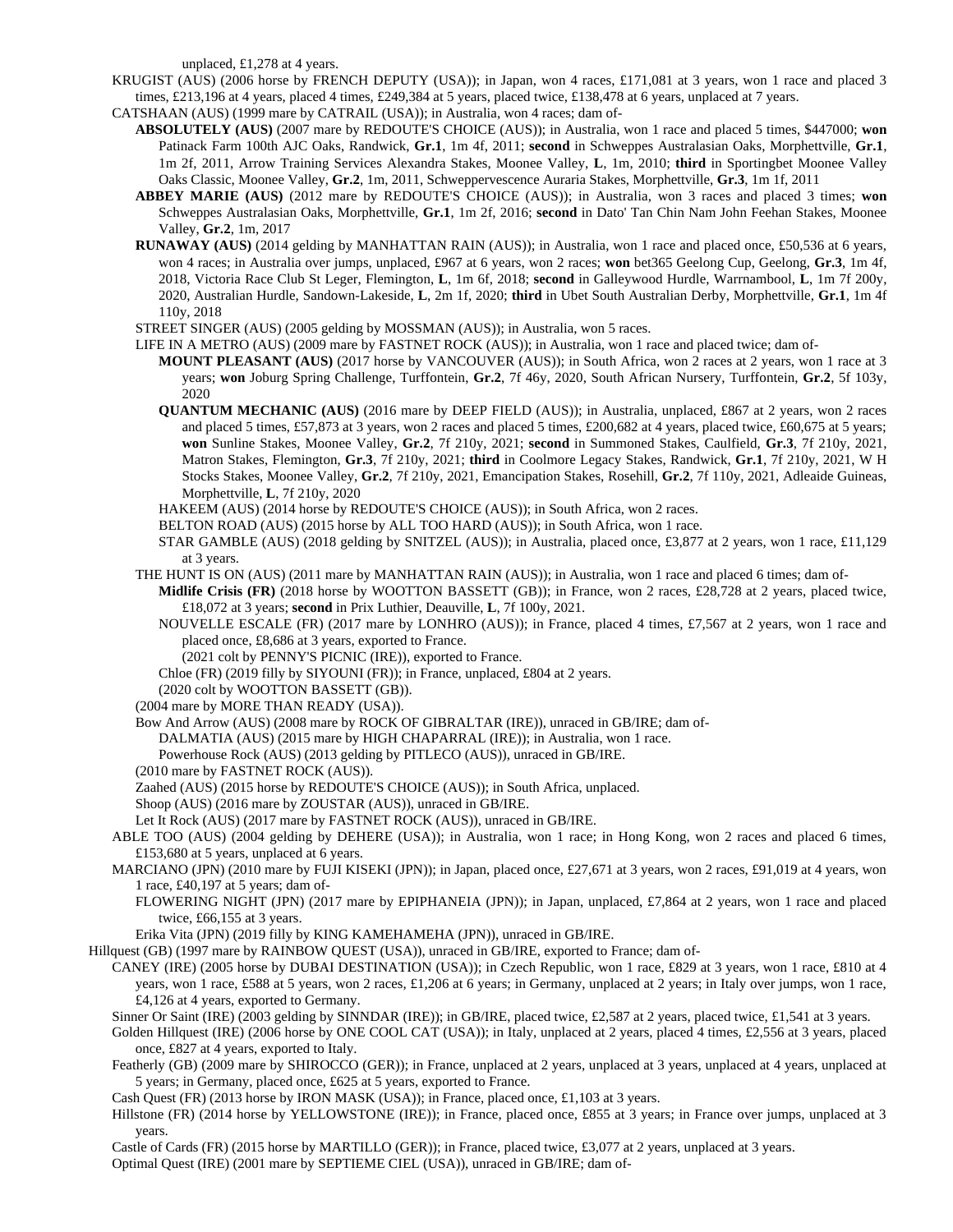FIRM JEVEL (IRE) (2005 mare by ALMUTAWAKEL (GB)); in Greece, placed 3 times, £1,818 at 2 years, won 1 race and placed 4 times, £12,330 at 3 years, placed once, £917 at 4 years, exported to Greece.

Mighty Fine (IRE) (2012 gelding by HAATEF (USA)); in GB/IRE, placed twice, £713 at 3 years, placed twice, £559 at 4 years, unplaced at 5 years; in GB/IRE over **hurdles**, unplaced, £116 at 4 years.

Elnasdaq (IRE) (2006 mare by ELNADIM (USA)), unraced in GB/IRE, exported to Italy.

Bahri Beat (IRE) (2008 gelding by BAHRI (USA)); in GB/IRE, unplaced at 2 years, unplaced at 3 years, unplaced at 4 years.

(2009 mare by BAHRI (USA)).

Al Awaatef (IRE) (2011 mare by HAATEF (USA)), unraced in GB/IRE, exported to Malaysia.

Dunning Town (IRE) (2017 gelding by ELUSIVE PIMPERNEL (USA)), unraced in GB/IRE.

(2018 horse by FAMOUS NAME (GB)).

Sere Joda (GB) (2004 gelding by DESERT PRINCE (IRE)), unraced in GB/IRE.

Aristocratic (GB) (2007 horse by NAMID (GB)), unraced in GB/IRE.

Whillquest (FR) (2012 mare by IRON MASK (USA)), unraced in GB/IRE.

## **3rd dam.**

- LADY BERRY (FR) (1970 mare by VIOLON D'INGRES); Jt 3rd top rated 3yr old filly in France in 1973; in France, won 1 race at 2 years, won 5 races at 3 years; **won** Prix Royal Oak, Longchamp, **Gr.1**, 1973, Prix de Pomone, Deauville, **Gr.3**, 1973, Prix des Tuileries, Longchamp, **L**, 1973, Prix de Strasbourg, Saint-Cloud, **L**, 1973, exported to France; dam of 14 known foals; 14 known runners; **9 known winners**
	- **LE NAIN JAUNE (FR)** (1979 horse by PHARLY (FR)); in GB/IRE, unplaced at 3 years; in France, won 3 races and placed twice, 669000 francs at 3 years; **won** Grand Prix de Paris, Longchamp, **Gr.1**, 1982; **second** in Prix de l'Esperance, Longchamp, **Gr.3**, 1982, Prix de l'Avre, Longchamp, **L**, 1982, sire in France
	- **INDIAN ROSE (FR)** (1985 mare by GENERAL HOLME (USA)); 2nd top rated 3yr old filly in Europe in 1988; in GB/IRE, placed once, £12,400 at 3 years; in France, won 3 races and placed twice, 1183800 francs at 3 years; **won** Prix Vermeille, Longchamp, **Gr.1**, 1988, Prix Cleopatre, Saint-Cloud, **Gr.3**, 1988; **second** in Prix de Malleret, Longchamp, **Gr.2**, 1988; **fourth** in Gold Seal Oaks Stakes, Epsom, **Gr.1**, 1988, Prix de Pomone, Deauville, **Gr.2**, 1988, exported to France; dam of-
		- **Vieille Rose (IRE)** (1992 mare by DANCING SPREE (USA)); in France, won 2 races, £11,976 at 3 years; in USA, placed 3 times, £20,548 at 4 years; **second** in Amazing Stakes, Santa Anita, **L**, 1m 1f, 1996, exported to France; dam of-
			- NON SUCRE (USA) (2005 gelding by MINARDI (USA)); in GB/IRE, won 1 race and placed 3 times, £4,728 at 2 years, placed once, £942 at 3 years, unplaced at 4 years.

Pioneer Boy (USA) (2009 gelding by PIONEERING (USA)); in GB/IRE, placed once, £346 at 3 years.

Loupe de Mer (USA) (1998 horse by NORTHERN SPUR (IRE)); in USA, unplaced at 3 years, unplaced, £390 at 4 years, unplaced at 5 years.

McCleery (USA) (1999 horse by NORTHERN SPUR (IRE)), unraced in GB/IRE.

(2001 horse by NORTHERN SPUR (IRE)).

(2003 mare by BLACK MINNALOUSHE (USA)).

Business Shoes (USA) (2004 horse by DEVIL'S BAG (USA)); in GB/IRE, unplaced at 2 years.

Shanarose (USA) (2007 mare by ARCH (USA)); in GB/IRE, unplaced at 2 years, unplaced at 3 years.

(2008 mare by COZZENE (USA)).

MOULIN ROSE (FR) (1999 horse by MUJADIL (USA)); in France, won 2 races and placed once, £6,503 at 3 years.

AVEC DES ROSES (IRE) (2001 horse by CARDOUN (FR)); in France, won 3 races and placed once, £17,817 at 3 years, exported to France.

- ROSE DOUCEUR (FR) (1991 mare by POLISH PRECEDENT (USA)); (foaled in France); in France, won 1 race, £2,860 at 3 years, exported to France; dam of-
	- RHEINBERGER (GER) (2001 horse by TAKE RISKS (FR)); in Germany, placed once, £734 at 2 years, placed once, £296 at 3 years, won 2 races and placed 6 times, £9,502 at 4 years, won 1 race and placed 5 times, £6,138 at 5 years, placed 5 times, £2,669 at 6 years, won 1 race and placed 7 times, £4,691 at 7 years, won 1 race and placed 4 times, £5,826 at 8 years, unplaced at 9 years.

Zakat (FR) (1999 gelding by ZAMINDAR (USA)); in GB/IRE, unplaced at 2 years, placed once, £863 at 3 years, exported to Kuwait.

Real Delight (FR) (1996 mare by LINAMIX (FR)), unraced in GB/IRE; dam of-

ROYAL MIX (AUT) (2002 gelding by WINWOOD (GER)); in Austria, won 1 race, £910 at 4 years.

REGGAL MIX (AUT) (2005 horse by RESON LAFFITTE (GER)); in Germany, won 1 race, £1,150 at 5 years, placed 4 times, £1,293 at 6 years; in Italy, unplaced at 2 years.

Pink Steel (FR) (1997 mare by SHINING STEEL); in France, unplaced at 3 years, unplaced at 4 years.

Pursuit of Rose (FR) (2000 mare by PURSUIT OF LOVE (GB)); in Italy, unplaced at 2 years; dam of-

White Rose (ITY) (2004 mare by HANDSOME RIDGE (GB)); in Italy, unplaced at 2 years, won 3 races and placed twice, £10,048 at 3 years, won 1 race and placed 3 times, £10,862 at 4 years, placed 7 times, £14,702 at 5 years; **third** in Premio Trattato di Roma, Rome, **L**, 7f, 2008.

KING ROSE (GB) (1994 horse by NIGHT SHIFT (USA)); in France, won 1 race and placed 3 times, £3,209 at 3 years, unplaced at 4 years, exported to France.

Happy Rose (IRE) (1996 mare by LINAMIX (FR)); in France, placed once, £1,616 at 2 years, exported to France; dam of-

HAPPY GO LUCKY (FR) (2003 mare by KENDOR (FR)); in France, won 1 race, £4,255 at 2 years, unplaced at 3 years; dam of- (2010 horse by WAGON MASTER (FR)).

(2011 horse by WAGON MASTER (FR)).

Felix Le Chat (GB) (2000 horse by MUJADIL (USA)), unraced in GB/IRE, exported to France.

Rose Volage (FR) (2002 mare by VETTORI (IRE)); in France, unplaced at 3 years.

Sevres Rose (IRE) (1993 horse by CAERLEON (USA)), unraced in GB/IRE, sire in France, exported to France. (1997 horse by INDIAN RIDGE).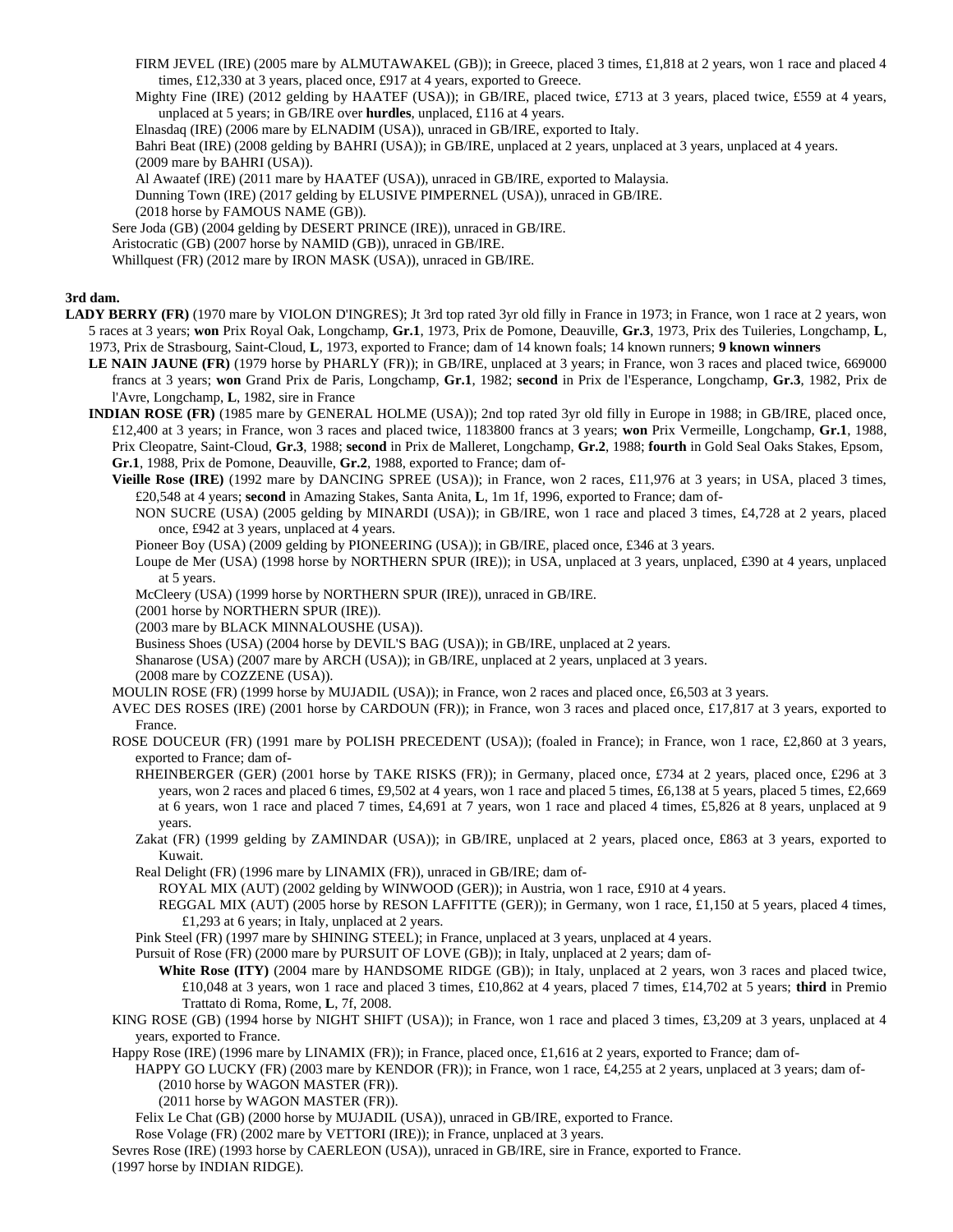Laque Rose (FR) (2003 mare by LORDMARE (FR)), unraced in GB/IRE.

- **VERT AMANDE (FR)** (1988 horse by KENMARE (FR)); in France, won 1 race and placed 4 times, 165500 francs at 3 years, won 2 races and placed 3 times, 1770000 francs at 4 years, won 1 race and placed twice, 610000 francs at 5 years; in Italy, placed once, £23,687 at 6 years; in Spain, won 1 race, £29,281 at 5 years; **won** Prix Ganay, Longchamp, **Gr.1**, 1m 2f 110y, 1993, Prix Maurice de Nieuil, M'-Laffitte, **Gr.2**, 1m 4f 110y, 1992, Prix d'Hedouville, Longchamp, **Gr.3**, 1m 4f, 1992, Gran Premio Memorial Duque de Toledo, Madrid, **L**, 1m 4f, 1993; **second** in Prix Jean de Chaudenay, Saint-Cloud, **Gr.2**, 1m 4f, 1992, Prix d'Harcourt, Longchamp, **Gr.2**, 1m 2f, 1994; **third** in Gran Premio di Milano, Milan, **Gr.1**, 1m 4f, 1994, CIGA Prix de l'Arc de Triomphe, Longchamp, **Gr.1**, 1m 4f, 1992, Prix du Conseil de Paris, Longchamp, **Gr.2**, 1m 4f, 1993, Grand Prix d'Evry, Evry, **Gr.2**, 1m 4f, 1993, Prix Foy Escada, Longchamp, **Gr.3**, 1m 4f, 1993, Prix Michel Houyvet, Deauville, **L**, 1m 4f 110y, 1991, sire in France
- **MULBERRY (FR)** (1977 horse by MILL REEF (USA)); in France, won 2 races and placed 8 times, 483250 francs; in West Germany, placed once, 20000 D.M.; in Italy, placed once, 12000000 lire; in USA, placed once, £5,179 at 6 years, unplaced, £234 at 7 years; **won** Prix La Moskowa, Chantilly, **L**, 1982, Prix La Moskowa, Longchamp, **L**, 1981; **second** in Prix Rieussec, Longchamp, **L**, 1981, Grand Handicap d'Evry, Evry, **L**, 1981; **third** in Prix Geoffroy de Waldner, Evry, **L**, 1982, Prix Omnium, Longchamp, **L**, 1982; **fourth** in Grosser Preis von Baden, Baden-Baden, **Gr.1**, 1982, Gran Premio di Milano, Milan, **Gr.1**, 1982, sire in USA
- **Woolskin** (1981 horse by WOLLOW); in France, won 2 races, £12,428; in USA, unplaced, £521 at 5 years, unplaced at 6 years; **second** in Grand Prix de Paris, Longchamp, **Gr.1**, 1984; **third** in Prix Hocquart, Longchamp, **Gr.2**, 1984, Prix Noailles, Longchamp, **Gr.2**, 1984; **fourth** in Prix Vicomtesse Vigier, Longchamp, **Gr.2**, 1985, La Coupe, Chantilly, **Gr.3**, 1985, exported to France
- **Featherhill (FR)** (1978 mare by LYPHARD (USA)), see above.
- **Rose Bonbon (FR)** (1984 mare by HIGH TOP); in France, won 1 race and placed 3 times, £16,455 at 3 years; **second** in Prix de Thiberville, Deauville, **L**, 1987; **third** in Prix Belle de Nuit, Evry, **L**, 1987, exported to France; dam of-
	- DANCING ROSE (FR) (1994 mare by DANCING SPREE (USA)); in France, placed twice, £4,545 at 2 years, won 4 races and placed 5 times, £27,754 at 3 years, exported to France; dam of-
		- **ROSEANNA (FR)** (2001 mare by ANABAA (USA)); in GB/IRE, placed once, £5,500 at 3 years; in France, won 1 race, £13,312 at 2 years, unplaced at 3 years; in Italy, unplaced at 3 years; **won** Prix Yacowlef, Deauville, **L**, 6f, 2003; **third** in Shadwell Stud Nell Gwyn Stakes, Newmarket, **Gr.3**, 7f, 2004, exported to France; dam of-
			- TANMAWY (IRE) (2008 gelding by ALHAARTH (IRE)); in GB/IRE, won 1 race and placed 3 times, £3,024 at 3 years, exported to United Arab Emirates.
			- Cafe Mystique (IRE) (2006 gelding by CELTIC SWING (GB)); in GB/IRE, placed once, £302 at 2 years; in France, unplaced at 2 years, unplaced at 3 years, unplaced at 4 years; in Germany, unplaced at 3 years, placed once, £159 at 4 years, exported to Germany.
			- Michevious Spirit (IRE) (2007 mare by DALAKHANI (IRE)); in GB/IRE, placed once, £1,156 at 2 years, unplaced at 4 years; in France, unplaced, £310 at 3 years; in GB/IRE over **hurdles**, unplaced at 4 years.
			- Aphrodite (FR) (2010 mare by WHIPPER (USA)); in France, unplaced at 3 years.
			- (2011 horse by NAAQOOS (GB)).
		- BLUE GIN (FR) (2005 horse by ANABAA (USA)); in France, placed once, £2,868 at 3 years, won 2 races and placed once, £18,981 at 4 years, unplaced at 5 years.
		- ANTHROPOLOGIE (IRE) (2006 mare by OKAWANGO (USA)); in France, placed twice, £4,853 at 2 years, won 1 race and placed 4 times, £30,232 at 3 years, won 1 race, £9,558 at 4 years, unplaced at 5 years, exported to France; dam of-
			- **AZURO (FR)** (2014 gelding by MYBOYCHARLIE (IRE)); in Australia, won 1 race and placed 4 times, £69,480 at 4 years, won 3 races and placed 3 times, £194,503 at 5 years, unplaced, £7,937 at 6 years; in France, won 3 races and placed 5 times, £61,035 at 3 years; in New Zealand, unplaced, £1,579 at 5 years; **won** Ladbrokes Sandown Cup, Sandown Hillside, **L**, 2m, 2019, Triple M Queensland Cup, Eagle Farm, **L**, 2m, 2019; **second** in Ladbrokes Sandown Cup, Sandown Hillside, **L**, 2m, 2018; **third** in Lexus Hotham Stakes, Flemington, **Gr.3**, 1m 4f 110y, 2019, Bagot Handicap, Flemington, **L**, 1m 6f, 2020
			- ANGELOLOGIE (FR) (2012 mare by KANDIDATE (GB)); in France, unplaced, £1,042 at 2 years, won 1 race and placed 3 times, £20,813 at 3 years, unplaced at 4 years, won 3 races and placed twice, £14,102 at 5 years, won 1 race and placed once, £4,845 at 6 years, unplaced at 7 years.
			- FLEUR D'IPANEMA (FR) (2013 mare by LE HAVRE (IRE)); in France, unplaced at 2 years, won 2 races and placed 4 times, £24,204 at 3 years, placed twice, £9,996 at 4 years, unplaced at 5 years; in Switzerland, won 1 race and placed twice, £8,182 at 5 years, won 2 races and placed 5 times, £13,392 at 6 years, unplaced, £1,125 at 7 years, won 2 races and placed 3 times, £10,790 at 8 years.
			- VASILIKI (FR) (2016 mare by RAJSAMAN (FR)); in France, won 1 race, £3,829 at 3 years.
			- Akademia (FR) (2015 mare by MUHTATHIR (GB)); in Slovakia, unplaced at 4 years.
		- DELICATESSE (FR) (2009 mare by STORMY RIVER (FR)); in China, unplaced at 4 years; in France, unplaced at 2 years, won 1 race and placed 6 times, £21,333 at 3 years, unplaced at 4 years.
		- Rose Burg (FR) (2002 mare by BERING); in France, placed once, £1,064 at 3 years, unplaced at 4 years.
		- Feed Me Rainbow (FR) (2010 horse by STORMY RIVER (FR)); in France, unplaced at 2 years, placed twice, £4,228 at 3 years.
		- Ciel Rose (FR) (1999 mare by SEPTIEME CIEL (USA)); in France, unplaced at 2 years; dam of-
			- What Else Blue (FR) (2007 mare by RUSSIAN BLUE (IRE)); in France, unplaced at 2 years, placed twice, £1,415 at 3 years, unplaced at 4 years; in France over jumps, unplaced at 3 years.
			- (2006 mare by ANABAA BLUE (GB)).
			- (2008 mare by RUSSIAN BLUE (IRE)).
		- Guidel (FR) (2000 horse by CELTIC SWING (GB)); in France, unplaced at 2 years.
		- Yellow Elder (FR) (2003 mare by BERING); in France, unplaced at 2 years, unplaced at 3 years; dam of-
			- CRAFTY HUGO (IRE) (2015 gelding by MASTERCRAFTSMAN (IRE)); in GB/IRE, unplaced at 3 years, won 1 race, £5,835 at 4 years, unplaced at 5 years; in GB/IRE over **hurdles**, unplaced at 4 years, unplaced at 6 years.
				- No Nay Yellow (IRE) (2016 gelding by NO NAY NEVER (USA)); in GB/IRE, placed once, £1,202 at 3 years, unplaced at 4 years, unplaced at 5 years.
				- Mr Fayez (IRE) (2018 gelding by AJAYA (GB)); in GB/IRE, placed once, £3,559 at 2 years, unplaced, £810 at 3 years.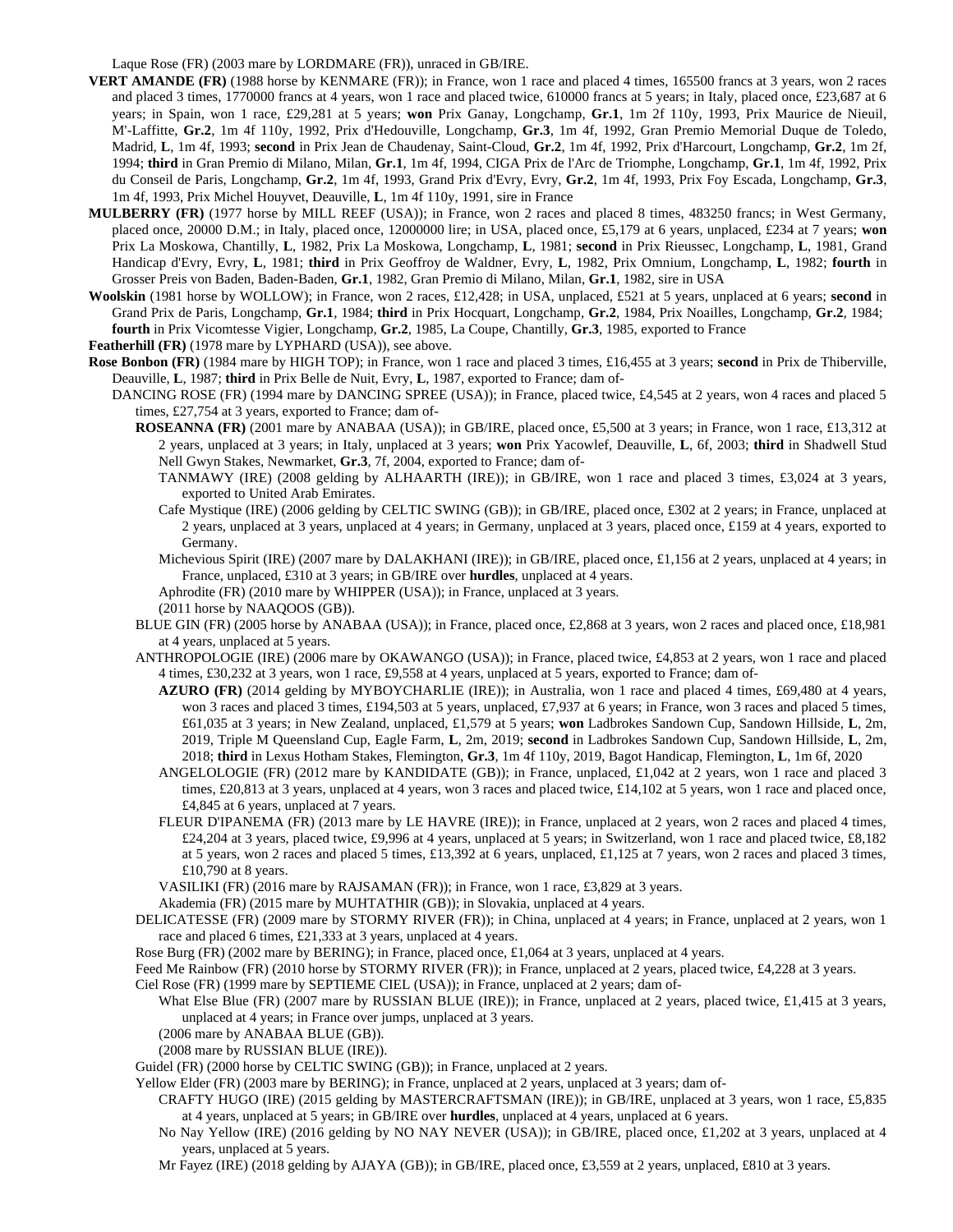(2012 mare by REFUSE TO BEND (IRE)).

(2013 mare by STRATEGIC PRINCE (GB)).

(2019 filly by ROCK OF GIBRALTAR (IRE)).

Glendowan (FR) (2004 horse by MAJORIEN (GB)); in Italy, unplaced at 2 years.

Pinkiskass (FR) (2007 mare by RAKTI (GB)); in France, unplaced at 2 years.

- STOPWATCH (IRE) (1995 gelding by LEAD ON TIME (USA)); in GB/IRE, placed once, £515 at 2 years, won 1 race and placed twice, £4,584 at 3 years, unplaced at 4 years, unplaced at 5 years, unplaced at 6 years, placed once, £344 at 7 years, unplaced at 8 years, unplaced at 9 years; in GB/IRE over **hurdles**, won 1 race and placed once, £3,351 at 4 years, placed 4 times, £2,068 at 5 years, placed once, £356 at 6 years, won 1 race and placed once, £2,193 at 7 years, unplaced at 8 years, unplaced at 9 years, unplaced at 10 years; in GB/IRE over **fences**, placed once, £1,266 at 7 years, placed 3 times, £2,278 at 8 years, unplaced at 9 years, placed twice, £1,192 at 10 years, placed twice, £1,395 at 11 years.
- PINKIE ROSE (FR) (1989 mare by KENMARE (FR)); in France, won 1 race, 80000 francs at 3 years, exported to Sweden; dam of-
- JARVO (GB) (2001 gelding by PURSUIT OF LOVE (GB)); in GB/IRE, placed 3 times, £3,172 at 2 years, placed 6 times, £3,876 at 3 years, placed 3 times, £1,605 at 4 years, placed once, £423 at 5 years, won 2 races and placed 3 times, £5,535 at 6 years, won 3 races and placed twice, £5,777 at 7 years, unplaced at 8 years; in GB/IRE over **hurdles**, unplaced at 3 years, unplaced at 4 years, unplaced at 7 years.
	- FLYING FRAAM (SWE) (2003 horse by FRAAM (GB)); in France, unplaced at 2 years, placed twice, £2,965 at 3 years, unplaced at 4 years; in Sweden, placed twice, £1,622 at 2 years, unplaced at 3 years, won 2 races and placed twice, £6,503 at 4 years, won 2 races and placed twice, £7,340 at 5 years, placed once, £973 at 6 years, placed 3 times, £3,287 at 7 years.
	- HAPPY BLIND DATE (SWE) (2005 mare by HEART OF OAK (USA)); in Norway, unplaced at 3 years; in Sweden, won 1 race and placed twice, £3,569 at 2 years, won 1 race and placed 5 times, £5,623 at 3 years.
	- LOVE LETTERS (GB) (1997 mare by PURSUIT OF LOVE (GB)); in GB/IRE, won 1 race and placed twice, £4,259 at 2 years, unplaced at 3 years; dam of-
		- **Malinche (GB)** (2003 mare by HERNANDO (FR)); in GB/IRE, unplaced at 2 years; in France, won 1 race and placed once, £14,043 at 2 years; in Italy, unplaced at 2 years; in USA, unplaced, £2,895 at 3 years; **third** in Criterium du Bequet, La Teste De Buch, **L**, 6f, 2005, exported to Qatar.
		- KAMERUKA (GB) (2006 mare by AUCTION HOUSE (USA)); in GB/IRE, unplaced, £942 at 4 years, unplaced at 5 years; in France, placed 6 times, £18,198 at 2 years, won 1 race and placed 5 times, £22,796 at 3 years, won 3 races, £25,840 at 4 years, won 1 race and placed twice, £17,845 at 5 years; in Germany, unplaced at 4 years.
		- PARLAMI D'AMORE (GB) (2004 mare by PICCOLO (GB)); in France, won 3 races and placed 4 times, £27,448 at 2 years, placed once, £2,027 at 3 years; in France over jumps, won 1 race, £4,588 at 4 years, exported to France.

Lovelorn (GB) (2002 gelding by MIND GAMES (GB)); in GB/IRE, placed once, £554 at 2 years, unplaced at 3 years.

(2008 horse by AUSSIE RULES (USA)).

(2011 horse by ORATORIO (IRE)).

(2013 horse by SLEEPING INDIAN (GB)).

- YOUKNOWWHAT ROSE (SWE) (2006 mare by MIRIO (FR)); in Sweden, placed 3 times, £2,329 at 2 years, won 1 race and placed 3 times, £6,294 at 3 years, unplaced, £173 at 4 years.
- Spree Rose (GB) (1995 mare by DANCING SPREE (USA)); in GB/IRE, placed once, £1,153 at 2 years, unplaced at 3 years, exported to India; dam of-

BEAUCHAMP HERO (IND) (2000 gelding by TWIST AND TURN (GB)); in India, won 4 races.

WALMART (IND) (2003 mare by FLITCH (USA)); in India, won 1 race at 2 years.

(1999 horse by COSMONAUT (GB)).

- Capitalist (GB) (1996 gelding by BIGSTONE (IRE)); in GB/IRE, placed 3 times, £1,100 at 2 years, unplaced at 3 years, unplaced at 4 years; in Sweden, placed 6 times, £1,396 at 4 years, unplaced at 5 years, unplaced at 6 years; in GB/IRE over **hurdles**, unplaced at 3 years, unplaced at 4 years, exported to Sweden.
- Loreto Rose (GB) (1999 mare by LAHIB (USA)); in GB/IRE, placed once, £394 at 3 years, placed twice, £835 at 4 years; dam of-SHEILA'S BUDDY (GB) (2009 gelding by REEL BUDDY (USA)); in GB/IRE, won 1 race and placed 5 times, £5,272 at 2 years, won 3 races and placed twice, £10,772 at 3 years, placed 5 times, £9,321 at 4 years, won 1 race and placed 5 times, £7,566 at 5 years, won 1 race and placed 3 times, £5,110 at 6 years, won 1 race and placed twice, £10,521 at 7 years; in France, unplaced, £588 at 7 years.
	- SHEILA'S BOND (GB) (2007 mare by MONSIEUR BOND (IRE)); in GB/IRE, won 1 race and placed 7 times, £5,545 at 3 years, won 1 race and placed once, £1,872 at 4 years.
	- SHEILA'S SHOWCASE (GB) (2016 gelding by SHOWCASING (GB)); in GB/IRE, won 1 race and placed once, £3,866 at 2 years, placed 3 times, £2,848 at 3 years, placed once, £1,550 at 4 years.
	- Sheila's Palace (GB) (2014 mare by SAKHEE'S SECRET (GB)); in GB/IRE, placed 5 times, £3,272 at 2 years, placed twice, £674 at 3 years.
	- Admiral Arry (GB) (2005 gelding by COMPTON ADMIRAL (GB)); in GB/IRE, unplaced at 3 years, unplaced at 4 years; in GB/IRE in **point-to-points**, placed once at 5 years, unplaced at 6 years.

(2006 mare by COMPTON ADMIRAL (GB)).

Rose For Ever (FR) (1994 mare by ALWAYS FAIR (USA)), unraced in GB/IRE, exported to France; dam of-

- MASTER BERRY (FR) (2000 gelding by INCHINOR (GB)); in France, won 2 races and placed 3 times, £14,545 at 3 years, won 2 races and placed once, £12,535 at 4 years, unplaced at 5 years, won 2 races and placed twice, £13,035 at 6 years, placed once, £676 at 7 years.
- RAIN BERRY (FR) (2001 mare by CARDOUN (FR)); in France, won 1 race and placed twice, £7,337 at 2 years, unplaced at 3 years, placed once, £1,135 at 4 years, placed 4 times, £3,793 at 5 years, unplaced, £338 at 6 years.

Baby Berry (GB) (1999 mare by CARDOUN (FR)), unraced in GB/IRE, exported to France.

(1998 horse by WOLFHOUND (USA)).

Emmy's Rose (SWE) (2004 mare by SONGLINE (SWE)); in Sweden, unplaced at 3 years, unplaced at 4 years.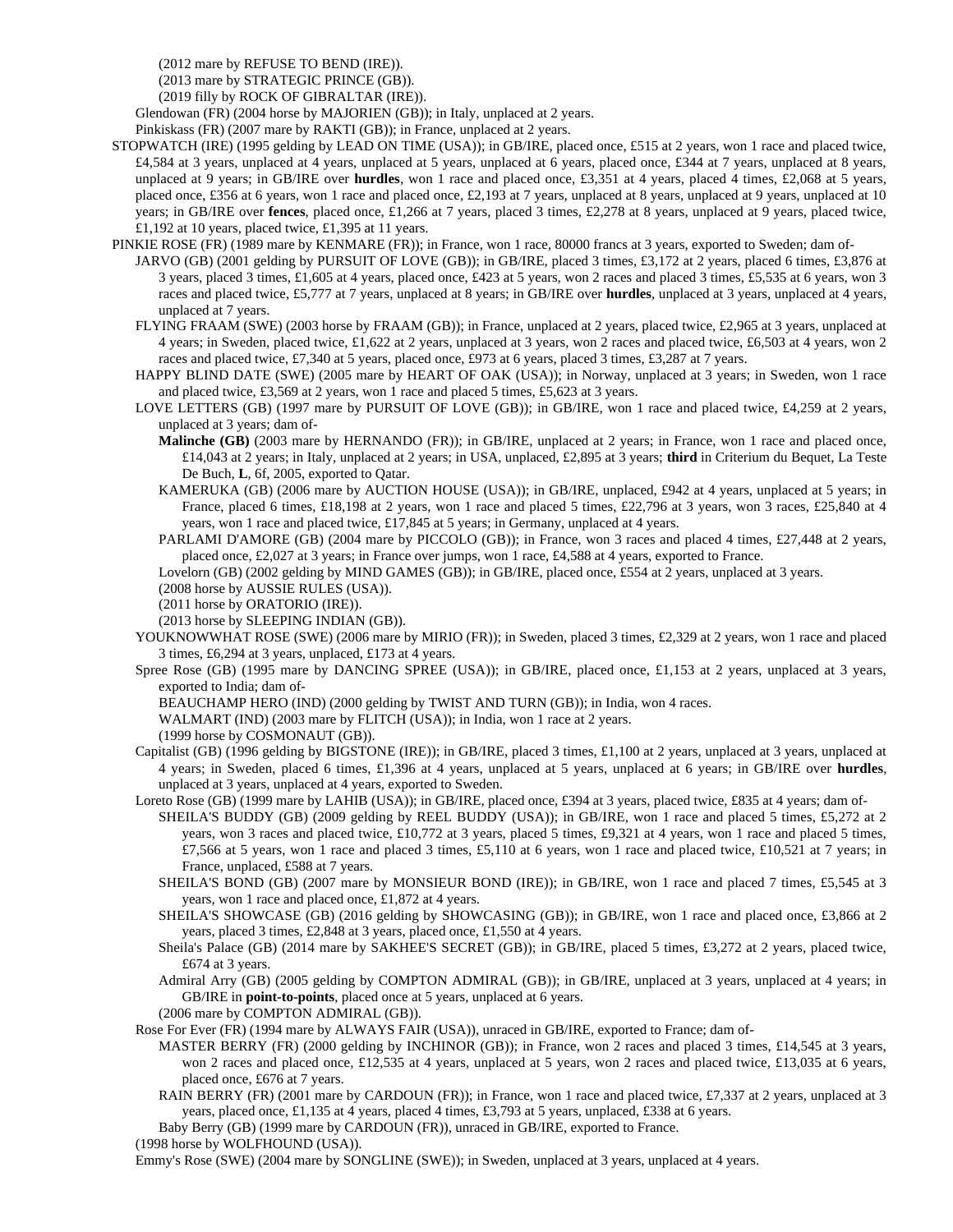- ROSE DE NUIT (GB) (1991 mare by ALWAYS FAIR (USA)); in France, placed twice, £4,361 at 2 years, won 1 race and placed once, £2,746 at 3 years, exported to Italy; dam of-
	- NIGHT TALES (ITY) (1999 mare by KING OF TALES); in Italy, won 2 races and placed 4 times, £10,387 at 2 years, won 1 race and placed 4 times, £4,732 at 3 years, won 1 race and placed 9 times, £5,261 at 4 years, unplaced at 6 years; in Italy over jumps, won 3 races.
	- Night Rage (ITY) (1997 mare by HORAGE); in Italy, placed twice, £847 at 3 years; dam of-

POLYANNA BELLA (ITY) (2002 mare by GIGI SCAGLIA (IRE)); in Italy, won 4 races and placed 11 times, £10,547 at 2 years, won 1 race and placed 3 times, £3,663 at 3 years.

- MARIE LA ROSE (FR) (1992 mare by NIGHT SHIFT (USA)); in France, won 1 race, £2,653 at 3 years, exported to France; dam of-
	- DANNI LA ROSE (GB) (1997 mare by LYCIUS (USA)); in France, won 1 race and placed 4 times, £11,141 at 2 years, won 1 race and placed 4 times, £6,916 at 3 years, won 2 races, £4,850 at 4 years, won 2 races and placed 4 times, £6,532 at 5 years, placed twice, £715 at 6 years, unplaced at 7 years, exported to France; dam of-

Corsica Canyon (FR) (2007 horse by CANYON CREEK (IRE)), unraced in GB/IRE.

Dan Creek (FR) (2008 horse by CANYON CREEK (IRE)); in France, unplaced at 2 years.

- CONTEMPORARY ART (GB) (1998 gelding by BLUSHING FLAME (USA)); in France, won 1 race, £8,646 at 2 years, placed once, £2,677 at 3 years, won 1 race and placed once, £6,626 at 4 years; in GB/IRE over **hurdles**, unplaced at 5 years, unplaced at 7 years; in GB/IRE over **fences**, unplaced at 5 years, unplaced at 7 years; in France over jumps, unplaced at 4 years, won 2 races, £8,416 at 5 years; in GB/IRE in **point-to-points**, unplaced at 7 years.
- PRIME MERIDIAN (GB) (2003 horse by OBSERVATORY (USA)); in GB/IRE, won 1 race and placed once, £3,019 at 2 years; in USA, unplaced, £233 at 3 years, unplaced, £510 at 4 years, exported to USA.
- Rose Tinted (GB) (1999 mare by SPECTRUM (IRE)); in GB/IRE, unplaced at 2 years, placed once, £2,717 at 4 years; in GB/IRE over **hurdles**, unplaced at 4 years; dam of-
	- CULLOFANE (IRE) (2005 mare by BOLD FACT (USA)); in GB/IRE, unplaced at 2 years, placed 4 times, £3,252 at 3 years, placed once, £724 at 4 years, won 1 race and placed once, £5,257 at 5 years, unplaced at 6 years.

- Glenfane (IRE) (2008 gelding by DARSI (FR)); in GB/IRE in **N.H. Flat races**, unplaced at 5 years, unplaced at 6 years; in GB/IRE over **hurdles**, unplaced at 6 years
- (2010 horse by GOLAN (IRE)).

(2012 mare by MR DINOS (IRE)).

- (2013 mare by ARISTOTLE (IRE)).
- La Rose (GB) (2000 mare by AMONG MEN (USA)); in GB/IRE, unplaced at 2 years, placed once, £900 at 3 years, unplaced at 4 years; in GB/IRE over **hurdles**, placed twice, £1,682 at 3 years, unplaced at 4 years, unplaced at 5 years; in GB/IRE in **point-to-points**, unplaced at 5 years.
- Plenty O'Toole (GB) (2007 gelding by MONSIEUR BOND (IRE)); in GB/IRE, placed twice, £1,132 at 2 years, placed once, £192 at 3 years.
- Darcie Mia (GB) (2001 mare by POLAR FALCON (USA)); in GB/IRE, unplaced at 2 years, unplaced at 3 years.

Rosemary And Thyme (GB) (2004 mare by MEDICEAN (GB)); in GB/IRE, unplaced at 3 years.

Duchess of Alba (GB) (2005 mare by COMPTON PLACE (GB)); in GB/IRE, unplaced at 4 years.

Bob's Smithy (GB) (2006 gelding by COMPTON PLACE (GB)); in GB/IRE, unplaced at 2 years.

Bonniebridge (GB) (2008 mare by AVONBRIDGE (GB)); in GB/IRE, unplaced at 2 years.

(2009 horse by MONSIEUR BOND (IRE)).

- DANDY DANE (IRE) (1998 horse by DANEHILL (USA)); in Japan, unplaced at 2 years, placed 5 times, £6,963 at 3 years, won 1 race and placed 11 times, £7,550 at 4 years, placed 9 times, £2,479 at 5 years, exported to Japan.
- PILGRIMS PROGRESS (IRE) (2000 gelding by ENTREPRENEUR (GB)); in GB/IRE, unplaced at 2 years, won 1 race and placed once, £5,384 at 3 years, placed once, £435 at 4 years; in GB/IRE over **hurdles**, placed 3 times, £3,770 at 3 years, won 1 race and placed once, £3,557 at 4 years; in GB/IRE in **point-to-points**, unplaced at 6 years, unplaced at 7 years.

Ambre Rose (FR) (1990 mare by GENERAL HOLME (USA)); in France, placed twice at 3 years; dam of-

LA DANSEUSE (SAF) (1997 mare by SHOE DANZIG (USA)); in South Africa, won 3 races.

Jordan (SAF) (1998 gelding by KEFAAH (USA)), unraced in GB/IRE.

Tadreej (IRE) (1997 gelding by FAIRY KING (USA)); in GB/IRE, placed twice, £1,699 at 2 years, unplaced at 3 years.

Blanche Rose (FR) (1993 mare by SAUMAREZ), unraced in GB/IRE, exported to India; dam of-

SANQUIRICO (IND) (1998 horse by TWIST AND TURN (GB)); in India, won 3 races.

CRYSTAL ROSE (IND) (2000 mare by TWIST AND TURN (GB)); in India, won 1 race and placed once.

Queen's Messenger (IND) (1997 mare by GENERAL HOLME (USA)), unraced in GB/IRE.

- Danedrop (IRE) (1999 mare by DANEHILL (USA)), unraced in GB/IRE; dam of-
	- **DANEDREAM (GER)** (2008 mare by LOMITAS (GB)); Champion 3yr old filly in Europe in 2011, Champion 3yr old in Europe in  $2011$  (11-13f.); in GB/IRE, won 1 race, £567,100 at 4 years; in France, won 1 race and placed once, £21,505 at 2 years, won 1 race, £1,974,871 at 3 years, placed once, £19,033 at 4 years; in Germany, placed twice, £11,505 at 2 years, won 2 races,  $£215,517$  at 3 years, won 2 races,  $£158,333$  at 4 years; in Italy, won 1 race and placed twice,  $£251,860$  at 3 years; in Japan, unplaced at 3 years; **won** Qatar Prix de l'Arc de Triomphe, Longchamp, **Gr.1**, 1m 4f, 2011, Longines Grosser Preis von Baden, Baden-Baden, **Gr.1**, 1m 4f, 2012, Grosser Preis von Berlin, Berlin-Hoppegarten, **Gr.1**, 1m 4f, 2011, Longines Grosser Preis von Baden, Baden-Baden, **Gr.1**, 1m 4f, 2011, King George VI & Queen Elizabeth Stakes, Ascot, **Gr.1**, 1m 3f 110y, 2012, G. P. der Badischen Unternehmer Rennen, Baden-Baden, **Gr.2**, 1m 3f, 2012, Oaks d'Italia, Milan, **Gr.2**, 1m 3f, 2011; **third** in Derby Italiano, Rome, **Gr.2**, 1m 3f, 2011, Coolmore Stud Preis der Winterkonigin, Baden-Baden, **Gr.3**, 1m, 2010, Oppenheim-Rennen, Cologne, **L**, 7f, 2010, Criterium du Fonds Europeen de L'Elevage, Deauville, **L**, 1m, 2010, exported to Japan; dam of-
		- **Faylaq (GB)** (2016 gelding by DUBAWI (IRE)); in GB/IRE, unplaced at 2 years, won 3 races and placed 3 times, £32,980 at 3 years, unplaced, £688 at 4 years, placed twice, £10,142 at 5 years; **third** in Magnolia Stakes, Kempton Park, **L**, 1m 1f 219y, 2021.

<sup>(2007</sup> mare by SOVIET STAR (USA)).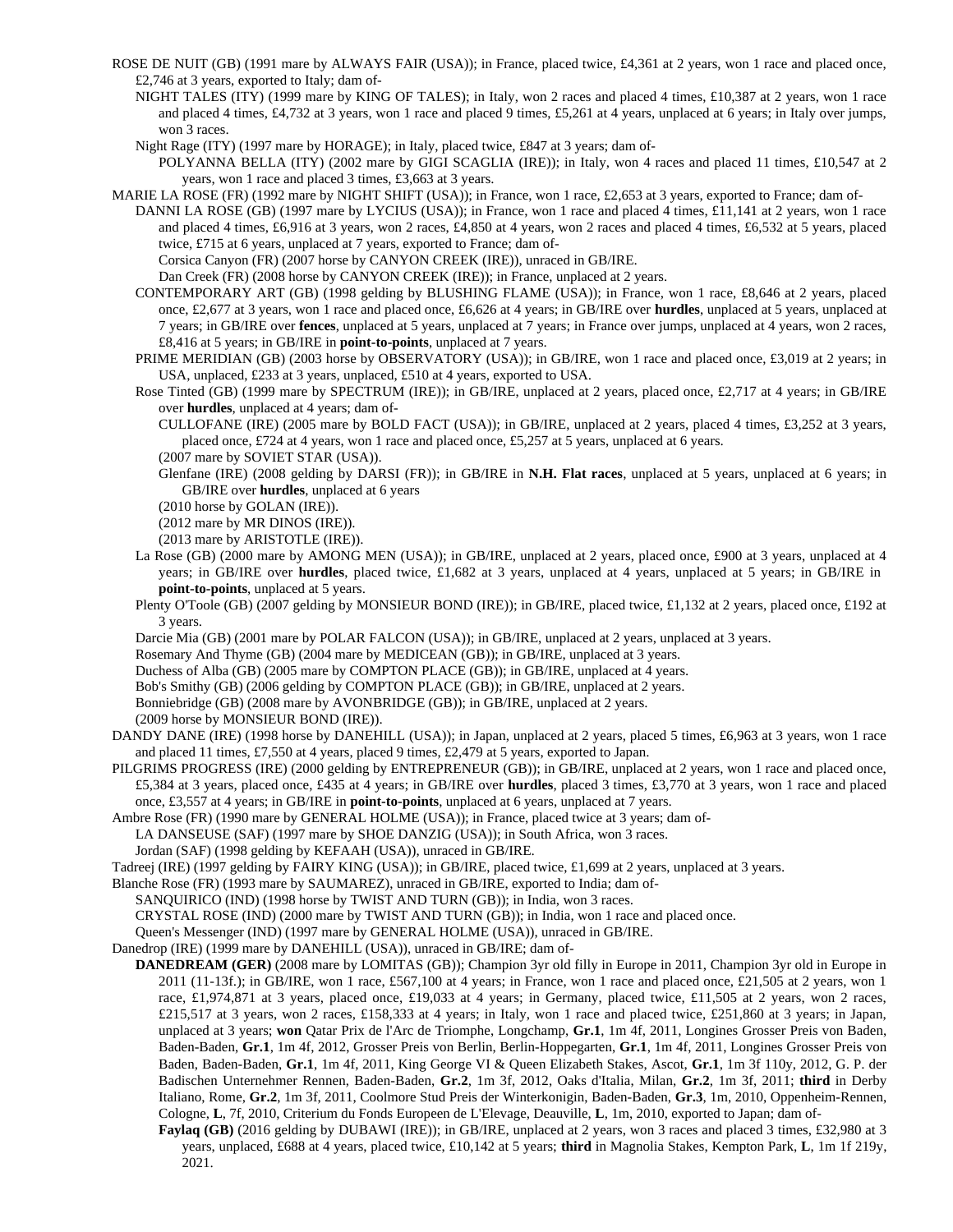ONLINE DREAM (GB) (2018 mare by FRANKEL (GB)); in Japan, won 1 race, £48,587 at 2 years, placed once, £19,518 at 3 years, exported to Japan.

Nothing But Dreams (GB) (2014 mare by FRANKEL (GB)), unraced in GB/IRE, exported to Japan.

Solid Dream (GB) (2015 horse by FRANKEL (GB)); in Japan, unplaced at 3 years, unplaced, £86 at 4 years, exported to Japan.

Dreaming Eyes (GB) (2017 mare by FRANKEL (GB)), unraced in GB/IRE, exported to Germany.

Togai (GB) (2019 colt by DUBAWI (IRE)); in GB/IRE, unplaced, £1,205 at 2 years.

(2020 filly by KINGMAN (GB)), exported to Japan.

- **VENICE BEACH (IRE)** (2014 horse by GALILEO (IRE)); in GB/IRE, placed once, £2,305 at 2 years, won 2 races and placed twice, £86,412 at 3 years; in Australia, placed once, £17,688 at 4 years, unplaced, £1,323 at 5 years; in France, placed once, £58,615 at 3 years; **won** MBNA Chester Vase, Chester, **Gr.3**, 1m 4f, 2017; **second** in Betway Great Voltigeur Stakes, York, **Gr.2**, 1m 3f 110y, 2017; **third** in Juddmonte Grand Prix de Paris, Saint-Cloud, **Gr.1**, 1m 4f, 2017, exported to Australia
- **BROADWAY (IRE)** (2015 mare by GALILEO (IRE)); in GB/IRE, placed once, £578 at 2 years, won 2 races and placed 3 times, £70,373 at 3 years; **won** D. C. Lavarack & Lanwades Stud Stakes, Gowran Park, **Gr.3**, 1m 1f, 2018; **third** in Kilboy Estate Stakes, Curragh, **Gr.2**, 1m 1f, 2018, Manguard Plus Royal Whip Stakes, Curragh, **Gr.3**, 1m 2f, 2018, Mastercraftsman Irish EBF Athasi Stakes, Naas, **Gr.3**, 7f, 2018, exported to USA
- **Debutante (FR)** (2011 mare by GOLD AWAY (IRE)); in France, placed 4 times, £17,251 at 3 years, won 1 race and placed twice, £17,984 at 4 years; **third** in Prix Tantieme, Chantilly, **L**, 1m, 2014, P.de la Pepiniere-Fonds Europeen Elevage, Maisons-Laffitte, **L**, 1m 2f, 2015, exported to France; dam of-

AMALNA (FR) (2018 mare by GALILEO (IRE)); in France, won 2 races and placed twice, £22,590 at 3 years.

Premiere Bohemienne (FR) (2017 mare by GALILEO (IRE)); in France, unplaced at 3 years.

(2019 colt by CHURCHILL (IRE)).

(2020 filly by LE HAVRE (IRE)).

- VALDAN (IRE) (2004 gelding by VAL ROYAL (FR)); in GB/IRE, won 1 race and placed twice, £10,637 at 2 years, unplaced at 3 years, won 2 races and placed 7 times, £8,563 at 4 years, won 1 race and placed twice, £8,408 at 5 years, placed 3 times, £2,159 at 6 years, won 1 race and placed 3 times, £2,337 at 7 years, placed once, £481 at 8 years; in GB/IRE over **hurdles**, unplaced at 6 years, placed once, £349 at 8 years.
- DANESTAR (GER) (2007 horse by MEDICEAN (GB)); in Hungary, won 1 race and placed twice, £689 at 3 years, won 1 race and placed 6 times, £1,610 at 4 years, won 1 race, £741 at 5 years, won 1 race, £992 at 7 years, won 2 races, £1,963 at 8 years.
- Accused (IRE) (2005 gelding by XAAR (GB)); in GB/IRE, placed once, £419 at 2 years, unplaced at 3 years; in Greece, unplaced at 3 years, placed once, £786 at 4 years, exported to Greece.

Gauntlet (IRE) (2017 gelding by GALILEO (IRE)); in GB/IRE, placed once, £1,288 at 3 years, placed twice, £4,935 at 4 years.

(2003 mare by KING CHARLEMAGNE (USA)).

Danestorm (GB) (2006 horse by SOVIET STAR (USA)), unraced in GB/IRE, exported to Germany.

Nuptial (FR) (2009 horse by SOLDIER HOLLOW (GB)), unraced in GB/IRE.

Ignis Away (FR) (2010 mare by GOLD AWAY (IRE)); in France, unplaced at 3 years, unplaced at 4 years, exported to France; dam of-

HEART REEF (FR) (2017 mare by AUSTRALIA (GB)); in GB/IRE, won 1 race, £5,659 at 2 years, unplaced at 3 years, exported to Japan.

Marine (IRE) (2018 gelding by SEA THE STARS (IRE)); in GB/IRE, unplaced at 2 years.

Force de L'Aube (IRE) (2019 filly by CHURCHILL (IRE)); in France, unplaced, £3,616 at 2 years, exported to France. (2021 filly by SEA THE STARS (IRE)).

Only Me (IRE) (2013 mare by GALILEO (IRE)), unraced in GB/IRE.

Aspiring (IRE) (2018 mare by GALILEO (IRE)), unraced in GB/IRE.

Hope Diamond (IRE) (2019 filly by GALILEO (IRE)), unraced in GB/IRE.

(2021 colt by GALILEO (IRE)).

- Mary Martins (IRE) (2002 mare by ORPEN (USA)); in GB/IRE, unplaced at 2 years, unplaced at 3 years, exported to Germany; dam of-**SARATOGA BLACK (IRE)** (2007 gelding by PYRUS (USA)); in Italy, placed twice, £5,611 at 2 years, won 3 races and placed 3 times, £98,447 at 3 years, won 2 races and placed once, £39,999 at 4 years, won 1 race and placed 3 times, £31,766 at 5 years, won 1 race and placed 6 times, £28,794 at 6 years; **won** Premio Ambrosiano, Milan, **Gr.3**, 1m 2f, 2012; **third** in Gran Premio di Milano Tris Int.7, Milan, **Gr.1**, 1m 4f, 2011, Derby Italiano Better, Rome, **Gr.2**, 1m 3f, 2010, Premio St Leger Italiano, Milan, **Gr.3**, 1m 6f, 2013, Premio Botticelli, Rome, **L**, 1m 2f 110y, 2010, exported to Italy
	- **WARDER (IRE)** (2009 horse by IVAN DENISOVICH (IRE)); in Italy, won 1 race and placed once, £9,344 at 2 years, won 1 race and placed twice, £19,933 at 3 years, won 1 race, £7,317 at 4 years, placed once, £500 at 5 years, placed 3 times, £3,123 at 6 years; **won** Premio Emanuele Filiberto, Milan, **L**, 1m 2f, 2012, exported to Italy.
	- **Minotauros (FR)** (2017 horse by TIBERIUS CAESAR (FR)); in France, placed 3 times, £11,108 at 2 years, won 1 race and placed once, £14,173 at 3 years, won 1 race and placed 3 times, £15,983 at 4 years; in Germany, won 1 race and placed once, £3,940 at 3 years; in Switzerland, unplaced, £3,000 at 3 years; **third** in Derby-Trial, Dusseldorf, **L**, 1m 2f 206y, 2020.
	- ANTIDOTO (IRE) (2010 horse by CAMACHO (GB)); in Italy, won 3 races and placed 5 times, £15,721 at 3 years, won 1 race and placed twice, £4,915 at 4 years, won 3 races and placed 3 times, £9,454 at 5 years, exported to Italy.
	- MEISTERSTUCK (GER) (2015 gelding by SOLDIER HOLLOW (GB)); in France, unplaced, £509 at 3 years, placed once, £1,532 at 4 years, won 1 race and placed once, £12,118 at 5 years, won 2 races and placed once, £10,385 at 6 years.
	- MORERA (IRE) (2012 mare by ECHO OF LIGHT (GB)); in France, placed twice, £4,667 at 2 years, unplaced at 3 years; in Germany, won 1 race and placed twice, £5,349 at 3 years; in Italy, unplaced at 2 years, exported to Germany; dam of-

Fire of The Sun (FR) (2019 colt by AREION (GER)); in France, unplaced at 2 years; in Germany, placed twice, £27,678 at 2 years.

Broken Summer (FR) (2017 mare by WALDPARK (GER)), unraced in GB/IRE.

Mary's Choice (GER) (2014 mare by REDOUTE'S CHOICE (AUS)); in Germany, unplaced at 3 years, exported to France; dam of- (2020 filly by GOLDEN HORN (GB)).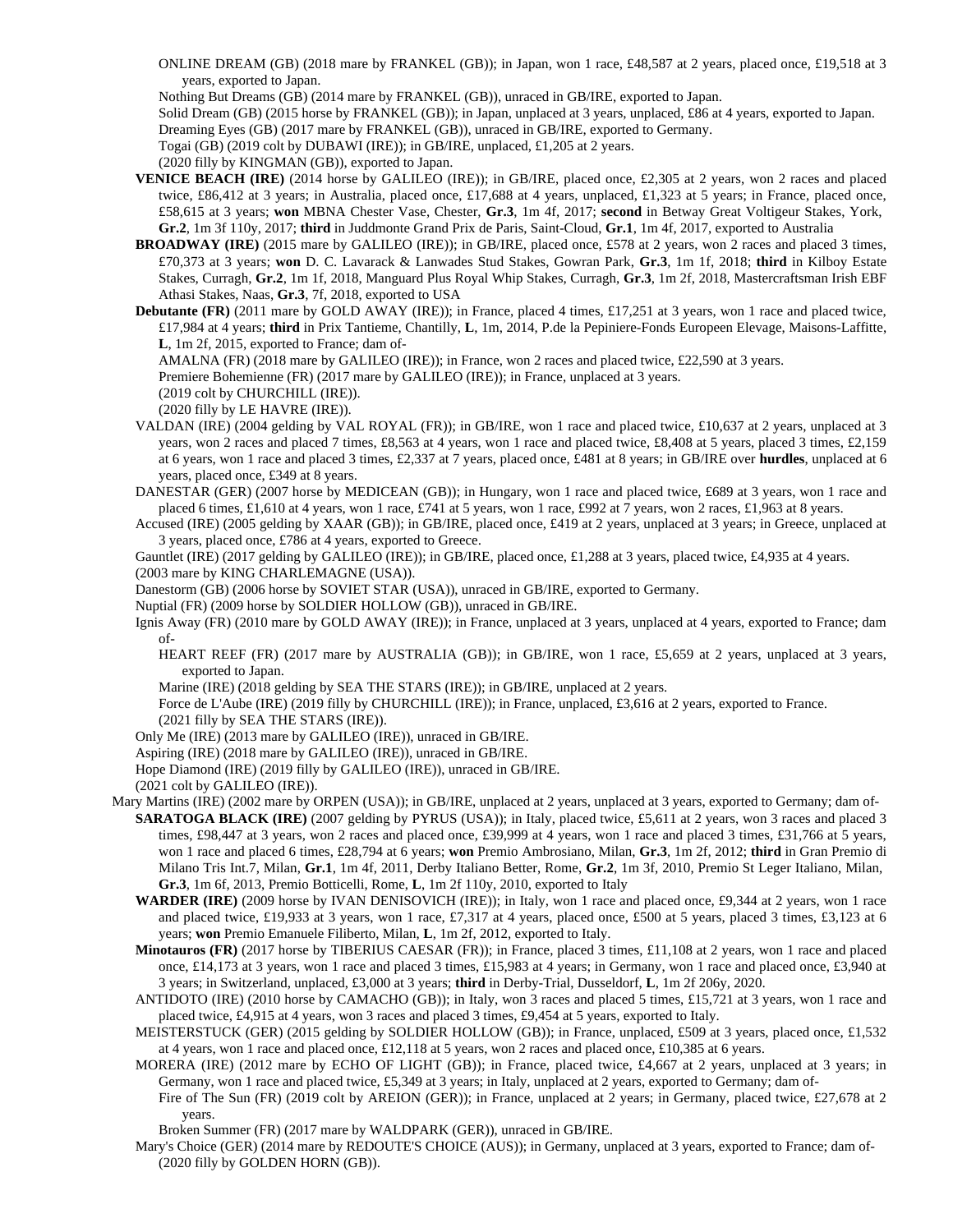ROI DE BOURGES (FR) (1975 horse by KING EMPEROR (USA)); in France, won 4 races and placed 13 times, 168300 francs, sire in Italy. BLUSH ROSE (FR) (1989 horse by CRYSTAL GLITTERS (USA)); in France, won 1 race and placed twice at 3 years; in France over jumps, won 1 race.

Enfant Roi (1976 horse by VICEREGAL (CAN)); in France, placed once, exported to France.

Rose Paille (FR) (1990 mare by GENERAL HOLME (USA)); in France, placed once, 16000 francs at 3 years, exported to France; dam of-

BOCANEGRA (FR) (1997 mare by NIGHT SHIFT (USA)); in France, won 1 race, £8,611 at 2 years, won 1 race and placed once, £9,511 at 3 years; dam of-

**Bocamix (FR)** (2006 gelding by LINAMIX (FR)); in GB/IRE, won 1 race and placed 3 times, £2,476 at 6 years, placed once, £144 at 7 years; in France, won 2 races and placed once, £13,530 at 2 years, won 2 races and placed once, £29,078 at 3 years; in GB/IRE over **hurdles**, won 1 race and placed 3 times, £9,422 at 3 years, placed 4 times, £9,429 at 4 years, unplaced, £2,010 at 5 years, won 2 races and placed twice, £5,436 at 6 years, unplaced at 7 years; in GB/IRE over **fences**, unplaced at 6 years, placed 5 times, £3,893 at 7 years, placed 3 times, £1,952 at 8 years; **third** in Coral Future Champion Finale Juv Hurdle, Chepstow, **L**, 2m, 2009.

**Bertimont (FR)** (2010 gelding by SLICKLY (FR)); in GB/IRE, won 1 race, £8,625 at 4 years; in France, won 1 race and placed 3 times, £20,917 at 2 years; in GB/IRE over **hurdles**, won 1 race and placed once, £30,809 at 4 years, placed once, £16,028 at 5 years, unplaced at 6 years, placed twice, £5,476 at 7 years, placed twice, £3,018 at 8 years; in France over jumps, won 2 races and placed twice, £44,313 at 3 years; in GB/IRE in **point-to-points**, unplaced at 9 years; **second** in stanjames.com Elite Handicap Hurdle, Wincanton, **L**, 1m 7f, 2014, stanjames.com Champion Trial Hurdle, Haydock Park, **L**, 2m, 2015

PRETTY SOON (FR) (2002 mare by ZAFONIC (USA)); in France, won 2 races and placed twice, £17,535 at 2 years, won 1 race and placed 4 times, £18,511 at 3 years, exported to France; dam of-

PRETTY LATE (FR) (2008 horse by PANIS (USA)); in France, won 2 races and placed 3 times, £25,930 at 2 years, unplaced, £431 at 3 years, placed twice, £1,417 at 4 years, unplaced at 5 years; in France over jumps, unplaced at 3 years.

NET POUR MOI (FR) (2010 horse by MOUNT NELSON (GB)); in France, won 1 race and placed twice, £14,833 at 2 years, won 1 race and placed once, £11,789 at 3 years, placed twice, £4,208 at 4 years, placed 3 times, £9,186 at 5 years, unplaced at 6 years.

PERSEVERE (FR) (2012 horse by SEVRES ROSE (IRE)); in France, placed once, £3,167 at 2 years, won 2 races and placed twice, £12,945 at 3 years, placed 5 times, £9,425 at 4 years, won 1 race and placed 3 times, £9,274 at 5 years.

ISYALIA (FR) (2011 mare by ELUSIVE CITY (USA)); in France, won 1 race and placed once, £9,500 at 3 years, unplaced at 4 years.

Hopefully Soon (FR) (2007 mare by SLICKLY (FR)); in France, placed once, £777 at 2 years, placed twice, £1,239 at 3 years.

Night Manager (FR) (2014 gelding by SAGEBURG (IRE)); in GB/IRE in **N.H. Flat races**, placed twice, £644 at 4 years; in GB/IRE over **hurdles**, placed twice, £959 at 4 years

- Etoile Celeste (FR) (2015 mare by FALCO (USA)), unraced in GB/IRE.
- Soon Rock (FR) (2016 gelding by LAVEROCK (IRE)), unraced in GB/IRE.

Coastal Soon (FR) (2017 gelding by COASTAL PATH (GB)); in GB/IRE in **N.H. Flat races**, unplaced at 4 years; in GB/IRE over **hurdles**, unplaced, £179 at 4 years

Sacre Sprinter (FR) (2018 horse by COKORIKO (FR)), unraced in GB/IRE.

Pretty Link (FR) (2019 filly by RAIL LINK (GB)); in France, unplaced, £911 at 2 years.

Fast Quickly (FR) (2020 colt by NOM DE D'LA (FR)), unraced in GB/IRE.

BOCABELLE (FR) (2004 mare by CELTIC SWING (GB)); in France, won 1 race and placed once, £6,035 at 2 years, won 2 races, £17,974 at 3 years; in France over jumps, won 1 race, £4,865 at 3 years; dam of-

Persifleuse (FR) (2010 mare by LITERATO (FR)); in France, unplaced at 3 years; in France over jumps, placed once, £4,939 at 3 years.

Bocca Bella (FR) (2013 mare by FALCO (USA)); in France, unplaced at 3 years, unplaced at 4 years; in France over jumps, unplaced at 3 years, placed once, £1,697 at 4 years.

Avenue Junot (FR) (2011 mare by KING'S BEST (USA)); in France, unplaced at 2 years.

Bocca d'Oro (FR) (2016 horse by SLICKLY (FR)), unraced in GB/IRE.

BOCASTAR (FR) (2005 mare by KALDOUNEVEES (FR)); in France, won 3 races and placed 6 times, £39,670 at 3 years, placed twice, £3,592 at 4 years.

TAXI DRIVER (FR) (2012 gelding by LITERATO (FR)); in France, won 2 races and placed 3 times, £22,869 at 3 years, placed twice, £3,861 at 4 years, placed 6 times, £14,702 at 5 years, placed 7 times, £14,380 at 6 years, unplaced, £631 at 7 years.

GREEN DRAGON (FR) (2009 gelding by GREEN TUNE (USA)); in GB/IRE, unplaced at 4 years, unplaced at 5 years; in France, placed 5 times, £10,708 at 3 years; in GB/IRE over **hurdles**, won 1 race and placed once, £5,573 at 4 years.

SHANAKEE (FR) (2013 gelding by DALAKHANI (IRE)); in France, placed 4 times, £13,491 at 3 years, won 1 race and placed twice, £21,222 at 4 years.

Bocarosa (IRE) (2003 mare by LINAMIX (FR)); in France, placed once, £1,277 at 2 years, unplaced at 3 years, exported to France; dam of-

CAMINAR (FR) (2008 gelding by CARDOUN (FR)); in France, won 2 races and placed twice, £30,086 at 3 years, won 1 race, £7,750 at 4 years.

SHADES OF GREY (FR) (2013 mare by KENDARGENT (FR)); in France, won 1 race, £6,202 at 2 years; in USA, placed once, £5,023 at 3 years, won 1 race and placed once, £9,390 at 4 years, placed once, £2,607 at 5 years.

Bodegas (FR) (2011 gelding by SINNDAR (IRE)); in France, placed 4 times, £6,917 at 3 years, placed twice, £2,674 at 4 years; in Germany, placed once, £500 at 3 years, placed twice, £737 at 4 years.

Charlirosa (FR) (2014 mare by MYBOYCHARLIE (IRE)); in France, placed once, £2,758 at 2 years, placed twice, £3,419 at 3 years.

Badine (FR) (2010 mare by FALCO (USA)); in France, unplaced at 2 years.

Ok Baby (FR) (2012 mare by WHIPPER (USA)); in France, unplaced at 2 years, unplaced, £310 at 3 years.

Forever Young (FR) (2015 horse by THEWAYYOUARE (USA)), unraced in GB/IRE.

(2016 horse by STORMY RIVER (FR)).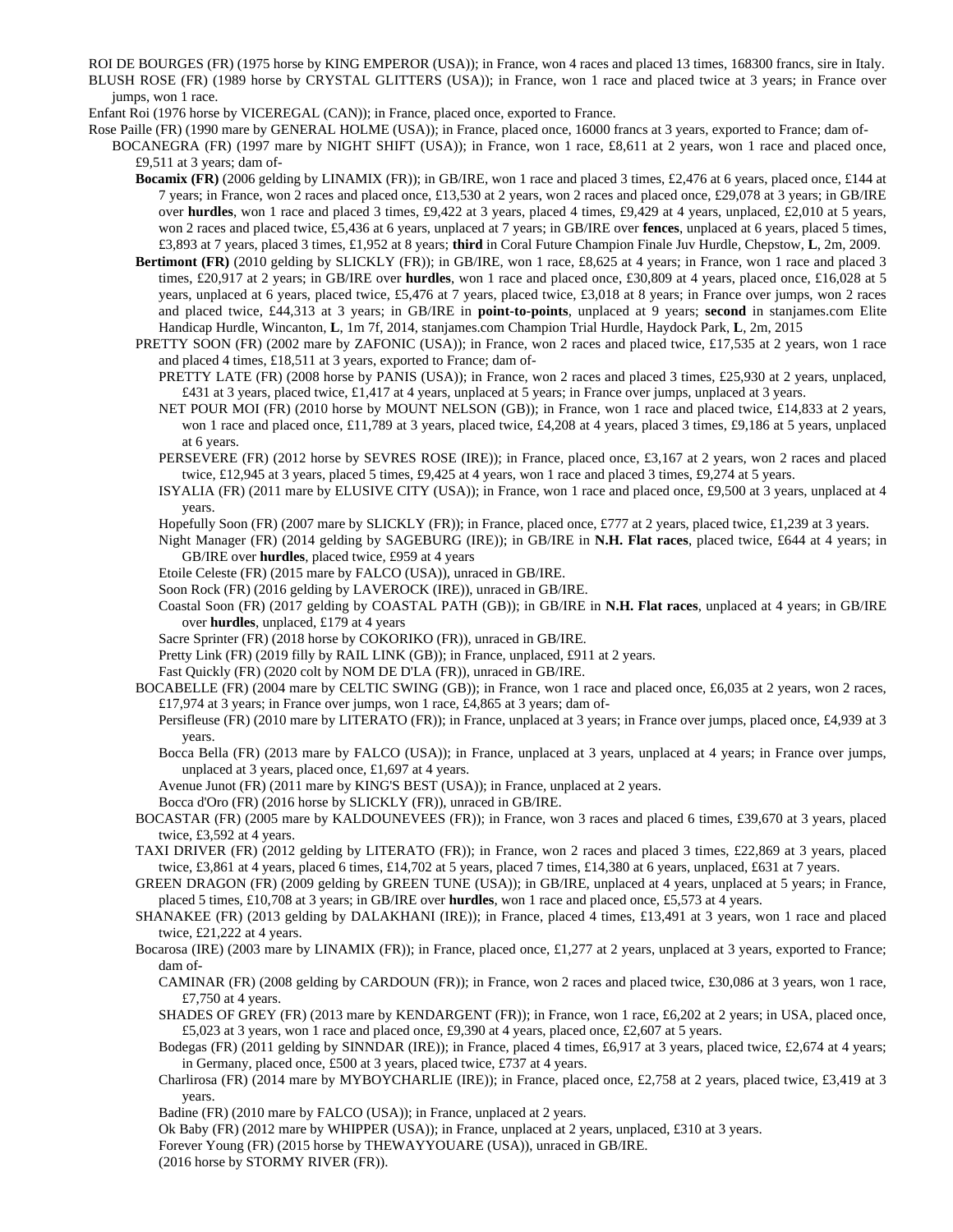Bocca Lupo (FR) (2011 horse by FALCO (USA)); in France, unplaced at 2 years, unplaced, £333 at 3 years, placed once, £1,861 at 4 years; in France over jumps, unplaced at 4 years.

(2008 mare by CARDOUN (FR)).

- LORD NELSON (IRE) (2002 horse by FASLIYEV (USA)); in GB/IRE, placed 5 times, £14,949 at 2 years; in Austria, won 1 race, £1,348 at 3 years; in Czech Republic, won 2 races, £1,836 at 5 years; in France, won 1 race and placed twice, £14,997 at 3 years, unplaced at 4 years; in Slovakia, placed once at 3 years, exported to Austria.
- RUTABULUM (IRE) (2006 horse by PEINTRE CELEBRE (USA)); in Italy, won 1 race and placed twice, £6,931 at 3 years, won 1 race and placed once, £6,633 at 4 years, exported to Italy.
- ROSE DES ANDES (IRE) (1996 mare by ROYAL ACADEMY (USA)); in France, placed once, £646 at 2 years, won 1 race and placed 3 times, £4,542 at 3 years, exported to France; dam of-
	- TITBIT ROSE (DEN) (2006 mare by DIKTAT (GB)); in Denmark, placed once, £1,475 at 2 years, unplaced at 3 years, won 1 race and placed 3 times, £1,573 at 4 years, won 1 race and placed once, £794 at 5 years, won 1 race and placed once, £1,211 at 6 years, placed twice, £684 at 7 years, won 1 race and placed 3 times, £2,056 at 8 years, unplaced at 9 years; dam of-

ITOLDYOUSO (DEN) (2018 gelding by GO GO GADGET (GER)); in Denmark, won 2 races, £3,704 at 3 years.

UPPER EAST SIDE (DEN) (2017 mare by GO GO GADGET (GER)); in Denmark, won 1 race and placed 4 times, £6,983 at 2 years, placed once, £895 at 3 years.

Pesquera (GB) (2002 mare by GREEN DESERT (USA)); (exported to Argentina in 2006); in GB/IRE, placed once, £802 at 2 years; in USA, placed once, £3,010 at 3 years, exported to USA; dam of-

Plagio (ARG) (2008 horse by KING'S BEST (USA)), unraced in GB/IRE.

Perle Noir (ARG) (2011 mare by KING'S BEST (USA)), unraced in GB/IRE.

Signal Hill (GB) (2003 gelding by OBSERVATORY (USA)); in GB/IRE, placed once, £497 at 2 years, placed 5 times, £4,096 at 3 years.

Singing Rose (DEN) (2008 mare by MANDRAKE EL MAGO (CHI)); in Denmark, placed once, £460 at 3 years.

Nutley Rose (GB) (2001 mare by PEINTRE CELEBRE (USA)); in GB/IRE, unplaced at 2 years, unplaced at 3 years, unplaced at 4 years; dam of-

(2007 mare by TAMARISK (IRE)).

(2008 horse by BAHRI (USA)).

Richy Rey (IRE) (2004 horse by ACT ONE (GB)), unraced in GB/IRE, exported to Ukraine.

Giadiniera (GB) (2005 mare by BAHRI (USA)); in GB/IRE, unplaced at 3 years.

Rose Ciel (FR) (1999 mare by SEPTIEME CIEL (USA)); in France, placed 3 times, £1,441 at 3 years; dam of-

- **Rose Vista (FR)** (2009 mare by VATORI (FR)); in France, won 1 race and placed once, £8,965 at 2 years, won 1 race and placed twice, £26,250 at 3 years, won 2 races and placed twice, £41,764 at 4 years, won 1 race and placed twice, £28,000 at 5 years, unplaced at 6 years; **third** in Prix Exbury, Saint-Cloud, **Gr.3**, 1m 2f, 2014, P. Fond Europeen de L'Elevage Urban Sea, Le Lion D'Angers, **L**, 1m 2f, 2014; dam of-
	- CHAMPY CHARM (FR) (2017 horse by CHARM SPIRIT (IRE)); in France, unplaced at 2 years, won 1 race and placed once, £10,593 at 3 years, won 2 races and placed twice, £33,518 at 4 years.
	- Jaipur Rose (FR) (2016 mare by RAJSAMAN (FR)), unraced in GB/IRE.

Darevista (FR) (2018 mare by DARIYAN (FR)); in France, unplaced at 3 years.

Eagle Rose (FR) (2019 filly by WINGS OF EAGLES (FR)), unraced in GB/IRE.

Kitten's Vista (FR) (2020 filly by TAAREEF (USA)), unraced in GB/IRE.

- RUMBA PRINCE (FR) (2004 horse by KINGSALSA (USA)); in France, won 1 race and placed 9 times, £10,541 at 3 years, placed once, £772 at 4 years.
- ROSE CHIC (FR) (2008 mare by CHICHICASTENANGO (FR)); in France, unplaced at 2 years, won 1 race and placed 3 times, £11,551 at 3 years; in France over jumps, unplaced at 3 years.
- MY ROSE (FR) (2011 mare by MY RISK (FR)); in France, won 1 race, £4,459 at 3 years, placed once, £1,318 at 4 years, unplaced, £257 at 5 years, unplaced at 6 years.

Nova Salsa (FR) (2005 gelding by KINGSALSA (USA)); in France, unplaced at 3 years.

Matahari Rose (FR) (2007 mare by MUHTATHIR (GB)); in France, unplaced at 3 years, unplaced at 4 years.

Sky Vista (FR) (2013 mare by VATORI (FR)), unraced in GB/IRE.

Vista Luck (FR) (2016 gelding by VATORI (FR)); in France, unplaced at 3 years.

Sir Berry (FR) (2017 horse by VATORI (FR)); in France, unplaced at 3 years.

Misaine (IRE) (2004 gelding by FASLIYEV (USA)); in GB/IRE, unplaced at 2 years, placed once, £302 at 3 years.

Paillette (FR) (1998 mare by LINAMIX (FR)); (died as a foal), unraced in GB/IRE.

Berenique (IRE) (2001 mare by BERING); in Italy, unplaced at 2 years, exported to Turkey; dam of-

MASSIVE ATTACK (TUR) (2006 horse by MULL OF KINTYRE (USA)); in Turkey, unplaced at 2 years, won 1 race, £7,432 at 3 years.

Howe's Jack (IRE) (2005 gelding by FASLIYEV (USA)); in GB/IRE, unplaced at 2 years, unplaced at 3 years; in GB/IRE over **hurdles**, unplaced at 3 years.

Alouchta (IRE) (2003 gelding by SADLER'S WELLS (USA)); in France, unplaced at 3 years, exported to France.

Major Minor (IRE) (2007 mare by DESERT PRINCE (IRE)), unraced in GB/IRE; dam of-

King's Concerto (IRE) (2012 gelding by THEWAYYOUARE (USA)); in GB/IRE, unplaced at 2 years, placed twice, £1,348 at 3 years.

Winter Chill (FR) (1982 horse by NORTHERN BABY (CAN)); in France, unplaced at 3 years.

Poivre Rose (FR) (1991 horse by GENERAL HOLME (USA)); in France, unplaced; in France over jumps, unplaced.

Berry Rose (FR) (1993 mare by DANCING SPREE (USA)); in France, unplaced; dam of-

JULEP (JPN) (2001 horse by END SWEEP (USA)); in Japan, won 6 races; in Japan over jumps, won 1 race at 7 years.

ROSE KING (JPN) (1999 horse by SUNDAY SILENCE (USA)); in Japan, won 2 races.

Go To The Top (JPN) (2002 horse by EL CONDOR PASA (USA)), unraced in GB/IRE.